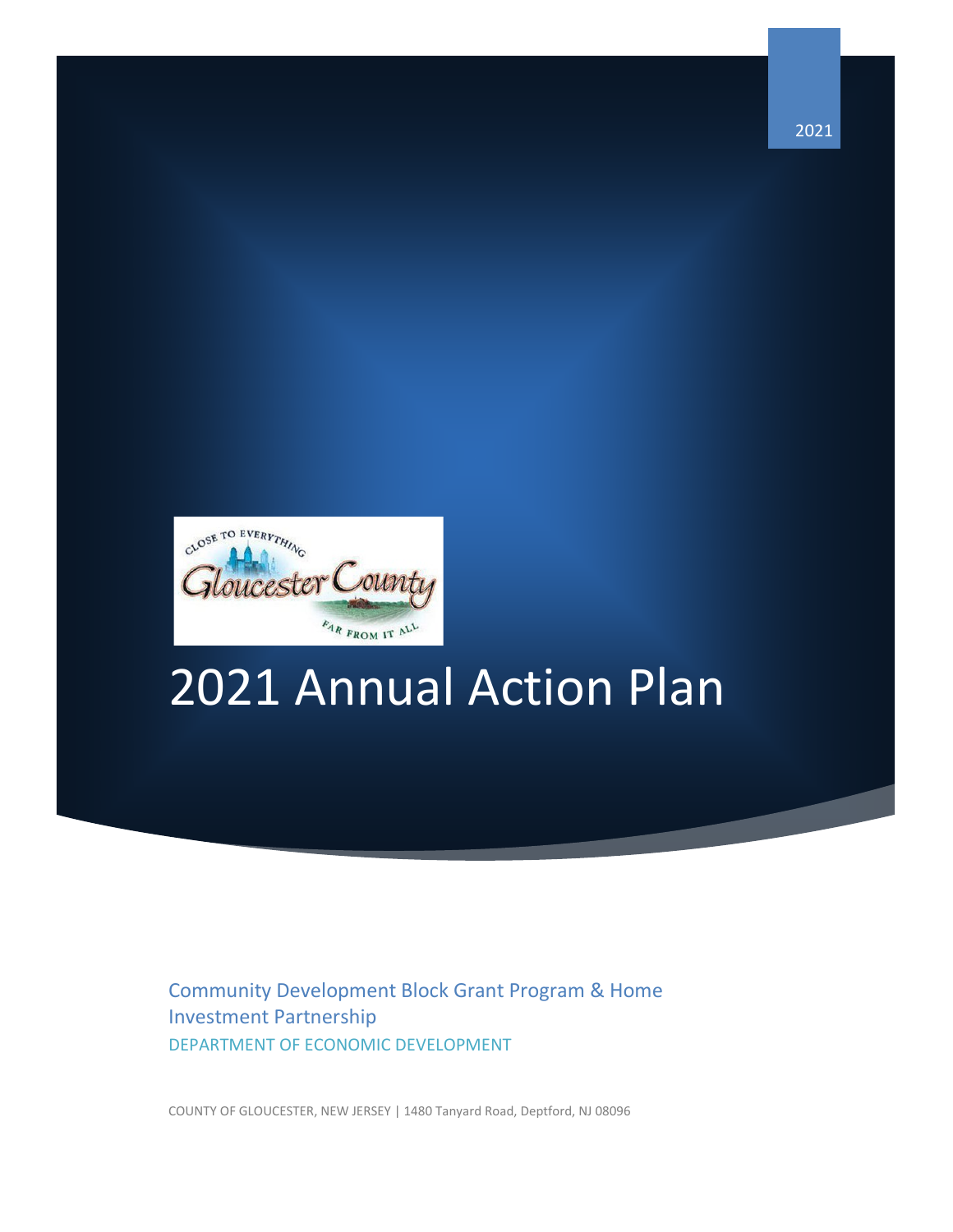# Contents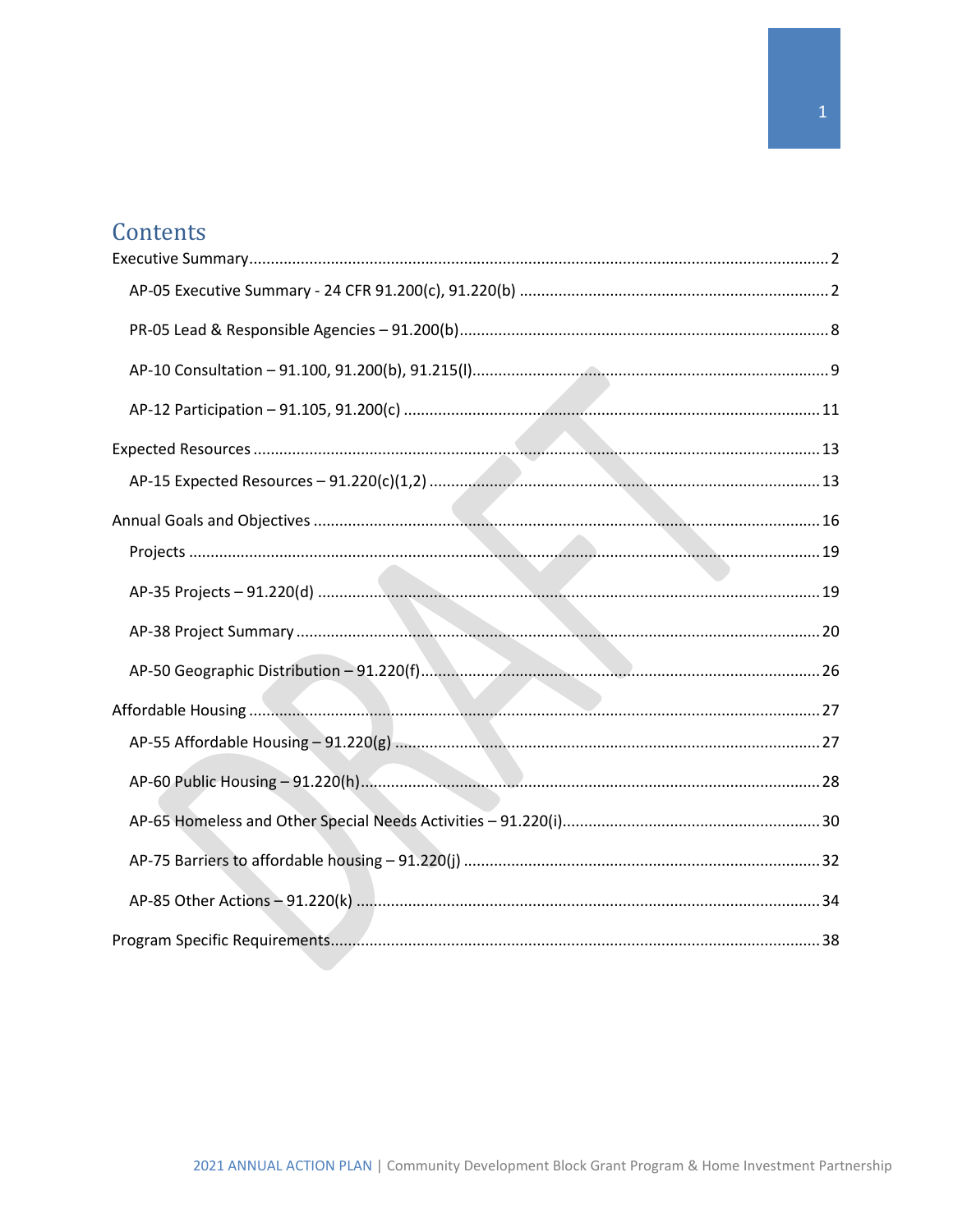### **Executive Summary**

### <span id="page-2-1"></span><span id="page-2-0"></span>**AP-05 Executive Summary - 24 CFR 91.200(c), 91.220(b)**

#### **1. Introduction**

The FY 2021 Annual Action Plan describes to HUD how the County intends to use federal and nonfederal resources to meet community needs. CDBG and HOME funds are authorized under Title I of the Housing and Community Development Act of 1974, as amended through the Cranston-Gonzalez National Affordable Housing Act. The funds are intended to provide low and moderate-income households with viable communities, including decent housing, a suitable living environment, and expanded economic opportunities. Eligible activities include community facilities and improvements, roads and infrastructure, housing rehabilitation and preservation, affordable housing development activities, public services, economic development, planning and administration.

As an Entitlement Urban County, Gloucester County will receive an annual share of federal CDBG and HOME funds and Washington Township, as an Entitlement City, will receive an annual share of federal CDBG funds. In order to receive its Entitlement, Gloucester County must submit an Annual Action Plan to HUD. The Fiscal Year (FY) 2021 Annual Action Plan includes the funding application for CDBG / HOME and information on proposed CDBG / HOME funded projects and beneficiaries.

#### Community Profile

Gloucester County is located in southwest New Jersey and covers approximately 328 square miles. Its strategic location along the Delaware River provides excellent access to most of the major markets in the northeastern United States. The county is very diverse with well-established urban industrial areas, growing suburban areas, productive agriculture, woodlands, wetlands and marshes and traditional small villages.

Most of the population is settled in the northern and eastern parts of the county in the Townships of Deptford, Washington, Monroe, West Deptford, and the communities of Woodbury, Pitman and Glassboro. Growth has continued to radiate out from the northwestern part of the county following major transportation corridors.

### **2. Summarize the objectives and outcomes identified in the Plan**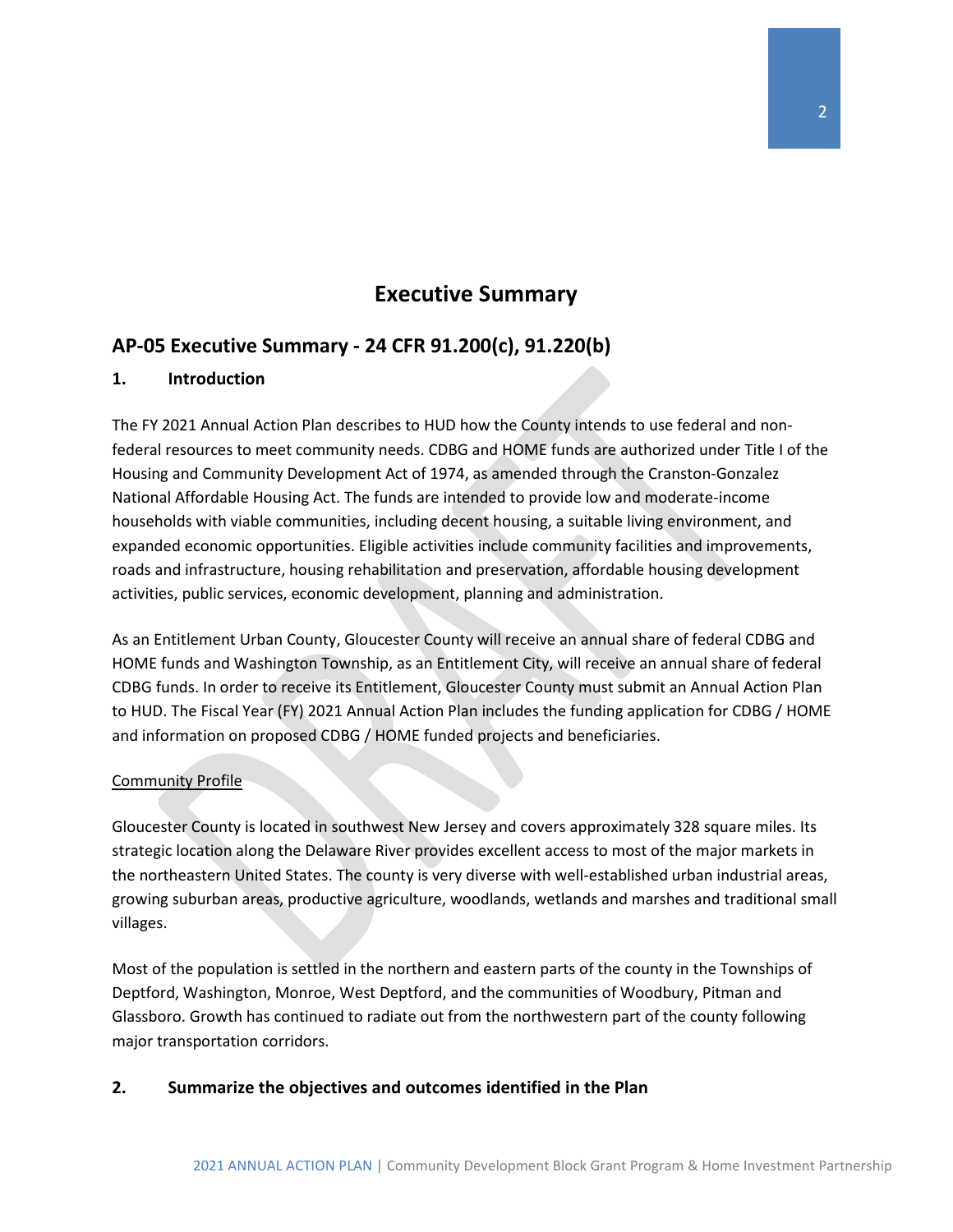This could be a restatement of items or a table listed elsewhere in the plan or a reference to another location. It may also contain any essential items from the housing and homeless needs assessment, the housing market analysis or the strategic plan.

Included in the Plan are the County's following goals, needs, strategies and projected resources to address those needs and specific projects:

- Provision of decent, affordable housing
- Provision of a suitable living environment
- Expansion of economic opportunities
- Increase homeownership among minorities
- Assist the Continuum of Care to end chronic homelessness
- Housing and Community Development Priorities

#### **Housing**

- Retain the existing affordable housing stock through rehabilitation assistance for both owner and renter occupied housing.
- Encourage private investment and non-profit organizations to develop additional affordable rental and owner housing.
- Utilize CHDOs and non-profit organizations to provide financial and technical assistance in developing housing facilities for the homeless and supportive housing for persons with special needs.
- Assist low and moderate income households to become home owners through a program that provides down payment and closing cost assistance.
- Increase understanding and compliance with Fair Housing Laws.

#### **Homeless and Special Needs Priorities**

- Prevent premature institutionalization of elderly home owners by providing owner occupied housing rehabilitation assistance.
- Assist the homeless and those at risk of becoming homeless through the Homelessness Prevention and Rapid Re-housing Program
- Improve coordination and communication among the housing and supportive services providers through increased communication with the CEAS Committee.

#### **Public and Assisted Housing Needs**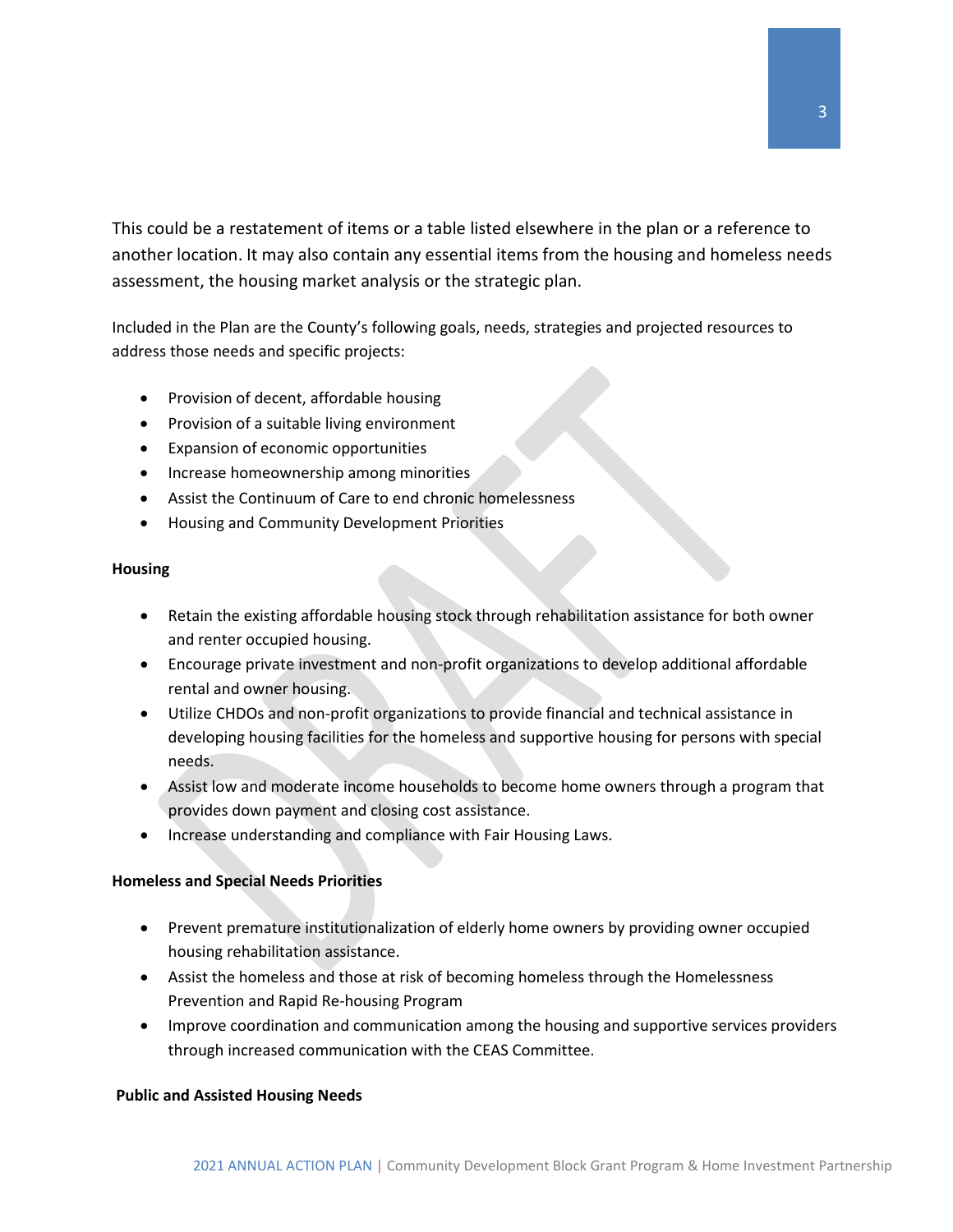- Assist the County Housing Authority where possible to provide and increase the number of rental subsidies through the Housing Choice Voucher Program, modernize existing public housing units, provide additional resident services and continue drug intervention and prevention programs.
- Assist additional lower income renters by continuing the Tenant Based Rental Assistance Program, administered by the County Housing Authority and funded with HOME funds.

#### **Non-Housing Community Development Priorities**

- Improve and expand public facilities and public services that serve low and moderate income families, seniors and youth.
- Improve the infrastructure and general safety conditions in low income areas to increase safety and accessibility and to spur investment.
- Remove architectural barriers that hinder safe and full access to all public facilities by those who are handicapped.

#### **Economic Development**

- Leverage private financing to encourage the location and expansion of business and industry to create employment opportunities for low and moderate income residents.
- Provide loans to businesses that will result in jobs for low and moderate income residents.

#### **Anti-Poverty Strategy**

• Eliminating poverty is a clear concern for the County and efforts are constantly under way to improve the quality of life and economic well-being of County residents. The lead agency responsible for anti-poverty is the Department of Social Services in conjunction with the CEAS Committee which provide a wide range of services to County residents.

Additionally, the County recognizes the cost of housing as a primary cause of poverty and has set goals and objectives to increase the supply of affordable housing. Through its One-Stop the County will continue to provide education and training for individuals through coordination of services.

#### **3. Evaluation of past performance**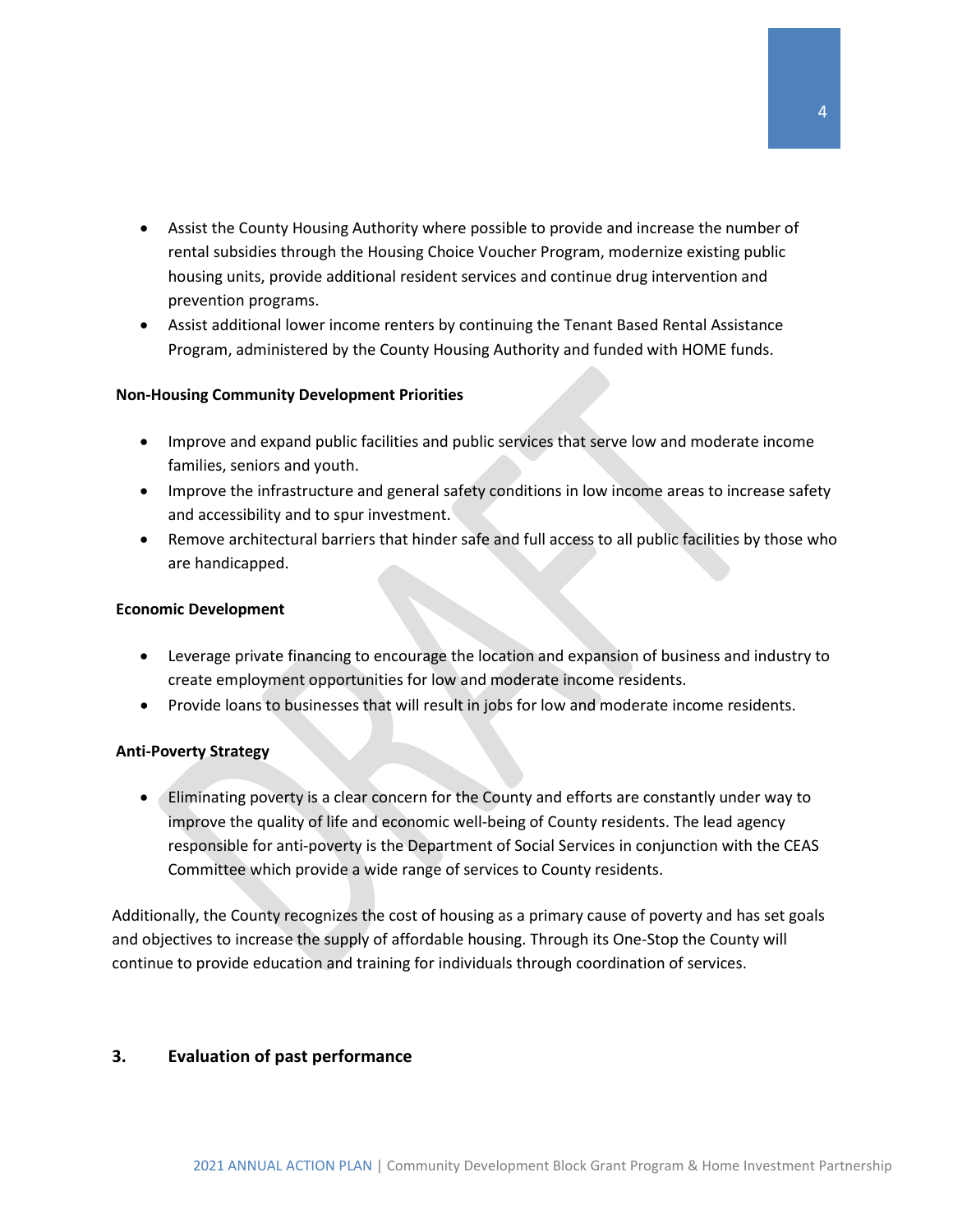This is an evaluation of past performance that helped lead the grantee to choose its goals or projects.

The County of Gloucester prepared a Consolidated Annual Performance and Evaluation Report (CAPER) for FY 2019 (September 1, 2019 to August 31, 2020). This CAPER was the first of the five year period and reported the FY 2019 accomplishments of the City's CDBG and HOME Programs.

During FY 2019, Gloucester County received \$1,347,415, including \$154,217 for Washington Township's 2019 CDBG allocation and \$573,217 in HOME funds. The County expended a total of \$966,506.07 in CDBG funds and \$599,190.18 in HOME funds (which includes funds allocated in previous fiscal years) to carry out or complete activities proposed in both the current and prior fiscal years Funds were spent on a variety of activities including: Housing Rehabilitation, First Time Homebuyer programs, New Housing Construction through the HOME CHDO, Parks and Recreation, Street improvements, Fire Stations and Equipment, Public Services, and Administration.

In FY 2019, all CDBG funds expended for activities met one of the national objectives as defined under the CDBG regulations. In FY 2019, 100% of CDBG expenditures benefitted low and moderate income persons.

In preparing this plan, the successful outcomes previously achieved suggested that some activities, such as housing rehabilitation, were efficient, effective uses of HUD funds and should be continued if there was still a need. Proficiency in completing infrastructure and facility projects and seeing both observed and documented benefits of public service efforts also suggested that inclusion of such activities, where warranted, would enhance opportunities for positively impacting our communities.

### **4. Summary of Citizen Participation Process and consultation process**

Summary from citizen participation section of plan.

This Five Year Consolidated Plan has been developed pursuant to HUD requirements. Gloucester County's Department of Economic Development, Office of Housing & Community Development was responsible for preparation of the Consolidated Plan. This Plan resulted from a process of consultation, consensus building, and citizen participation and was built upon existing community outreach efforts. The Office of Housing & Community Development worked with as many public and non-profit organizations as possible to ensure maximum opportunities for community participation in assessing needs and presenting strategies to meet the needs of low and moderate income persons and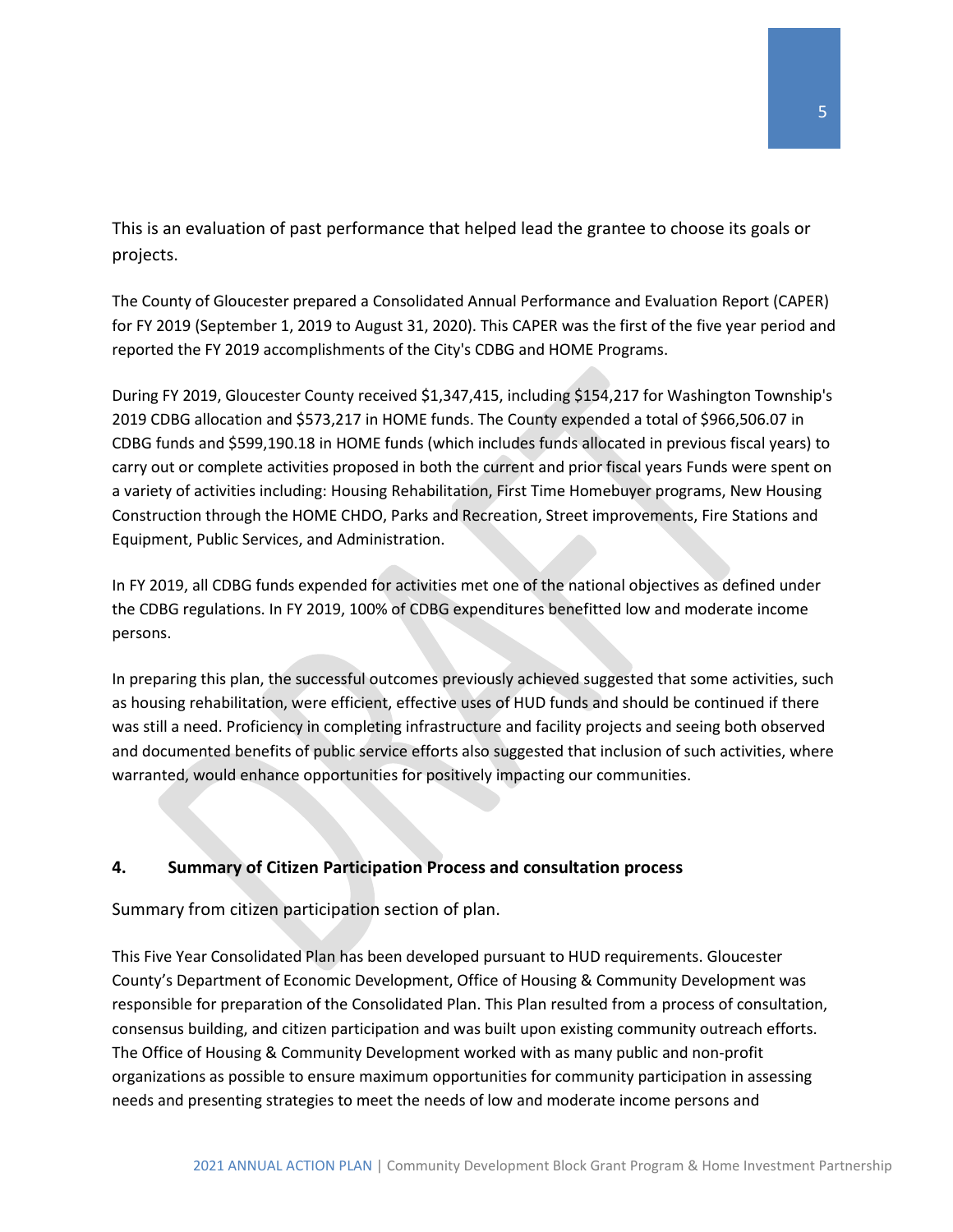neighborhoods. Municipal representatives, citizens, not-for-profit organizations, and interested parties were afforded a variety of opportunities to participate in the process. The County complied with HUD's citizen participation regulations as outlined in the Gloucester County Citizen Participation Plan.

As the lead agency for the Consolidated Planning Process, the Department of Economic Development, Office of Housing & Community Development made every effort to solicit public participation during the development of the Plan. To notify the public of the Focus Groups and Public Hearings, notices were published in the legal section of *The Gloucester County Times* and posted on the County's website www.gloucestercountynj.gov. Non-profit service and affordable housing providers and Municipal officials and administrators were invited to participate in the Survey to determine the needs and to recommend goals and objectives to be addressed. The Survey sought guidance on: 1) Shelter and Transitional Housing, 2) Affordable Housing Development, 3) Community Organizations, 4) Special Needs, 5) Public Facilities and Infrastructure, 6) Public Services and 7) Economic Development.

A draft of the Plan was released for public comment from prior to approval by the County Board of Directors and its submission to the U.S. Department of Housing and Urban Development.

The County of Gloucester's Citizen Participation outreach was designed to encourage broad participation from the County's residents, including non-English speaking persons. Outreach to persons with disabilities was made through contact with the local agencies that represent the needs of persons with disabilities. Information about opportunities to comment on the Five-Year Plan was provided to local agencies.

### **5. Summary of public comments**

This could be a brief narrative summary or reference an attached document from the Citizen Participation section of the Con Plan.

Comments received during the development of this Annual Action Plan suggest a continued need for the services and opportunities provided by CDBG and HOME funds. Affordable housing options, improved infrastructure and facilities and a wide range of public services continue to be in demand and should be supported as fully as possible, commenters said. They also described needs that go beyond the scope of CDBG/HOME to fix, at least at current funding levels. The awareness of the entire spectrum of needs, however, is a vital first step in addressing them.

### **6. Summary of comments or views not accepted and the reasons for not accepting them**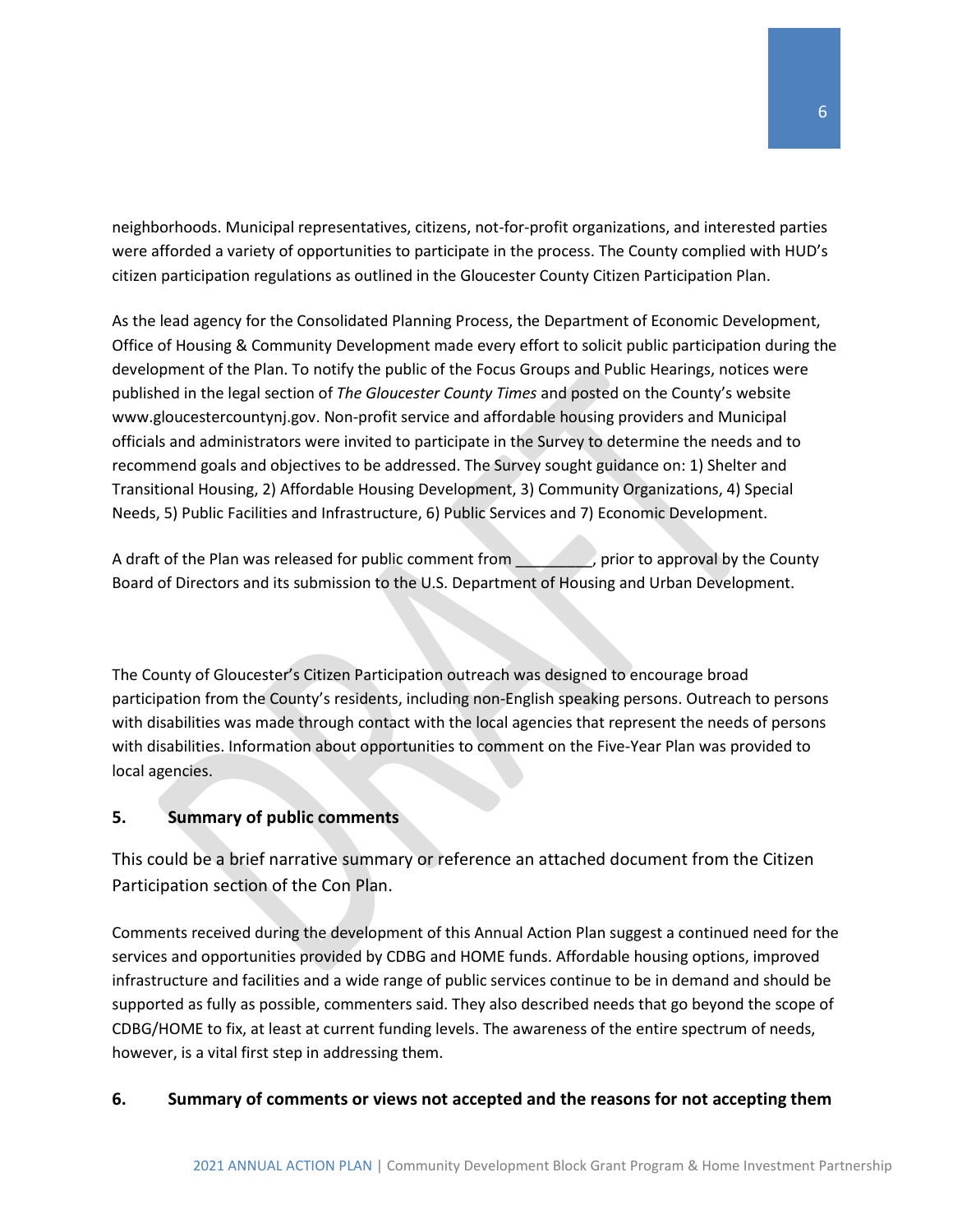All comments were accepted.

#### **7. Summary**

Through consultation with a wide array of stakeholders, Gloucester County has developed this Plan for the use of CDBG and HOME funds. The overarching purpose of that Plan is the efficient use of precious and limited resources to effectively address identified needs among the County's most vulnerable residents. The Plan is built on the County's proven methods of meeting needs but with a recognition that needs and the forces that drive them are subject to change. Housing, public buildings and systems, and public services that inform, educate or otherwise elevate the quality of life continue to be the focus of Gloucester County's efforts in this arena.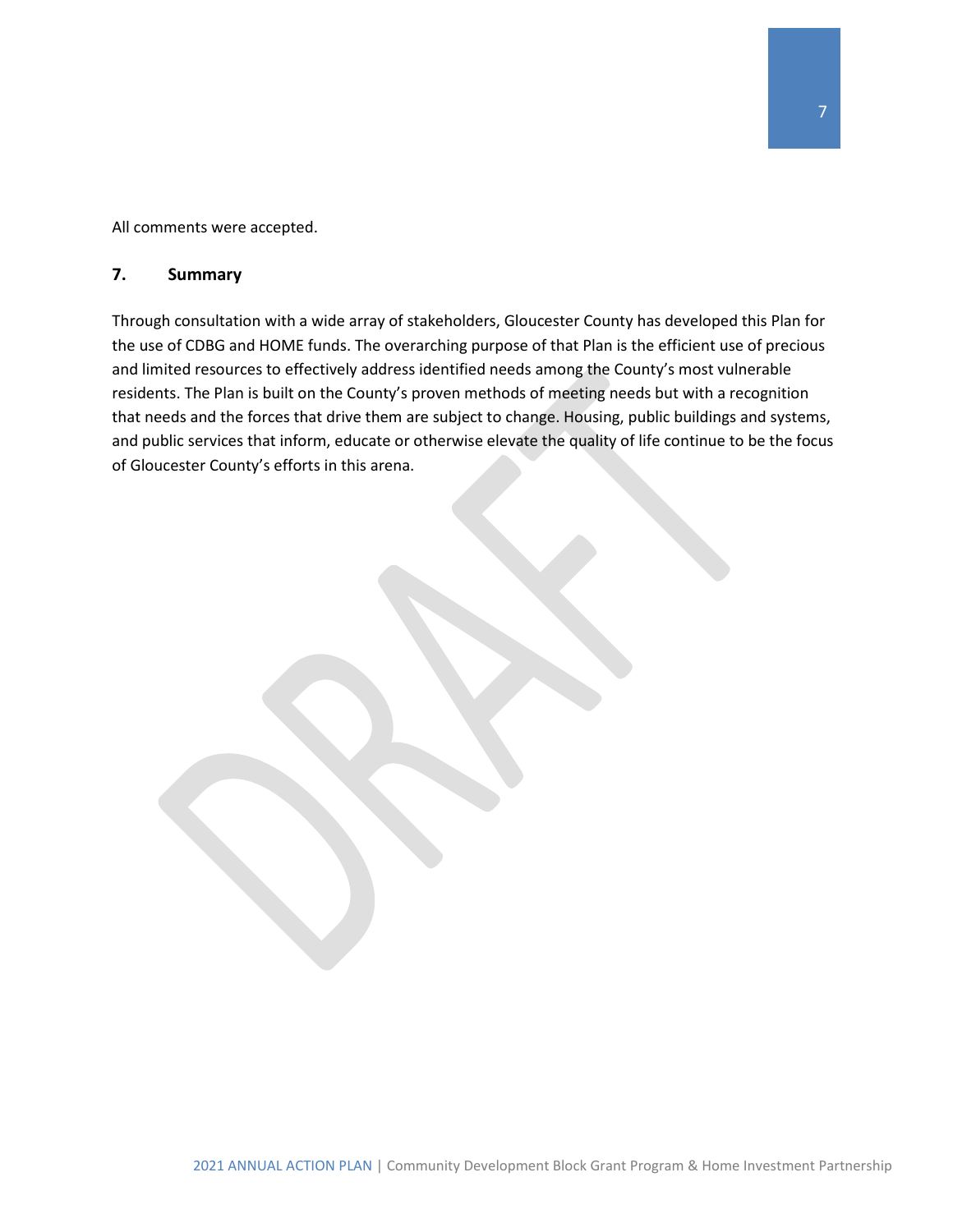### <span id="page-8-0"></span>**PR-05 Lead & Responsible Agencies – 91.200(b)**

### **1. Agency/entity responsible for preparing/administering the Consolidated Plan**

Describe the agency/entity responsible for preparing the Consolidated Plan and those responsible for administration of each grant program and funding source.

| <b>Agency Role</b>           | <b>Name</b>              | <b>Department/Agency</b> |
|------------------------------|--------------------------|--------------------------|
| Lead Agency                  | <b>GLOUCESTER COUNTY</b> |                          |
| <b>CDBG Administrator</b>    | <b>GLOUCESTER COUNTY</b> | Division of Planning     |
| <b>HOPWA Administrator</b>   |                          |                          |
| <b>HOME Administrator</b>    | <b>GLOUCESTER COUNTY</b> | Division of Planning     |
| <b>HOPWA-C Administrator</b> |                          |                          |

**Table 1 – Responsible Agencies**

### **Narrative (optional)**

### **Consolidated Plan Public Contact Information**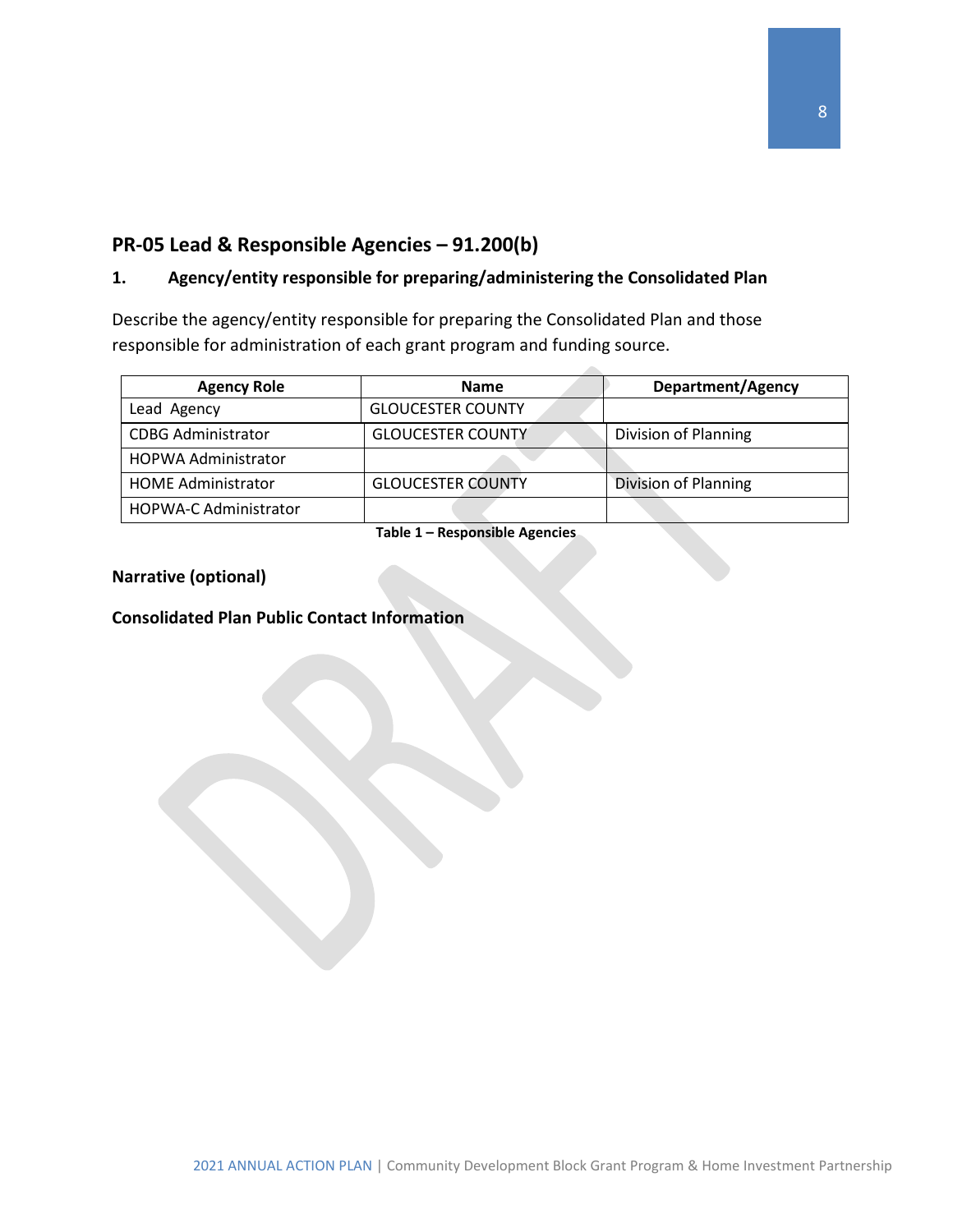### <span id="page-9-0"></span>**AP-10 Consultation – 91.100, 91.200(b), 91.215(l)**

#### **1. Introduction**

The County of Gloucester has prepared this Annual Action Plan in order to strategically implement federal programs that fund housing, community development, and economic development activities within the municipality. Through a collaborative planning process that involved a broad range of public and private agencies, the City has developed a single, consolidated planning and application document for the use of federal entitlement funds available through the Community Development Block Grant (CDBG) and the HOME Investment Partnerships (HOME) Programs.

**Provide a concise summary of the jurisdiction's activities to enhance coordination between public and assisted housing providers and private and governmental health, mental health and service agencies (91.215(l))**

**Describe coordination with the Continuum of Care and efforts to address the needs of homeless persons (particularly chronically homeless individuals and families, families with children, veterans, and unaccompanied youth) and persons at risk of homelessness.**

**Describe consultation with the Continuum(s) of Care that serves the jurisdiction's area in determining how to allocate ESG funds, develop performance standards for and evaluate outcomes of projects and activities assisted by ESG funds, and develop funding, policies and procedures for the operation and administration of HMIS**

**2. Describe Agencies, groups, organizations and others who participated in the process and describe the jurisdiction's consultations with housing, social service agencies and other entities**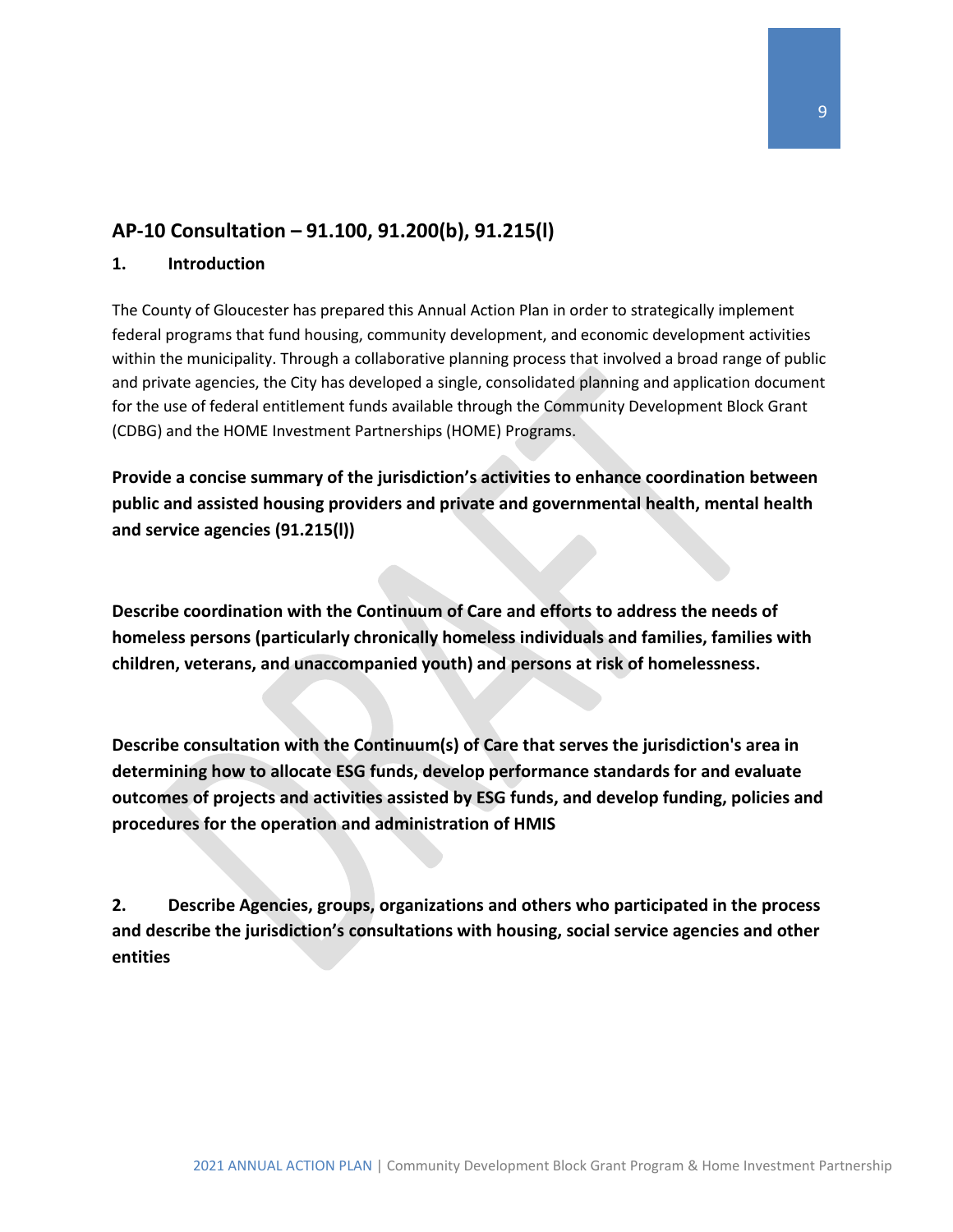| Table 2 - Agencies, groups, organizations who participated |  |  |
|------------------------------------------------------------|--|--|
|------------------------------------------------------------|--|--|

| Agency/Group/Organization                                                                                                                                         | <b>Gloucester County</b><br><b>Housing Authority</b> |
|-------------------------------------------------------------------------------------------------------------------------------------------------------------------|------------------------------------------------------|
| Agency/Group/Organization Type                                                                                                                                    | <b>PHA</b><br>Other government -                     |
| What section of the Plan was addressed by Consultation?                                                                                                           | County<br><b>Public Housing</b><br><b>Needs</b>      |
| Briefly describe how the Agency/Group/Organization was consulted.<br>What are the anticipated outcomes of the consultation or areas for<br>improved coordination? |                                                      |

**Identify any Agency Types not consulted and provide rationale for not consulting**

### **Other local/regional/state/federal planning efforts considered when preparing the Plan**

| Name of Plan             | <b>Lead Organization</b> | How do the goals of your               |
|--------------------------|--------------------------|----------------------------------------|
|                          |                          | <b>Strategic Plan overlap with the</b> |
|                          |                          | goals of each plan?                    |
| <b>Continuum of Care</b> |                          |                                        |

**Table 3 – Other local / regional / federal planning efforts**

**Narrative (optional)**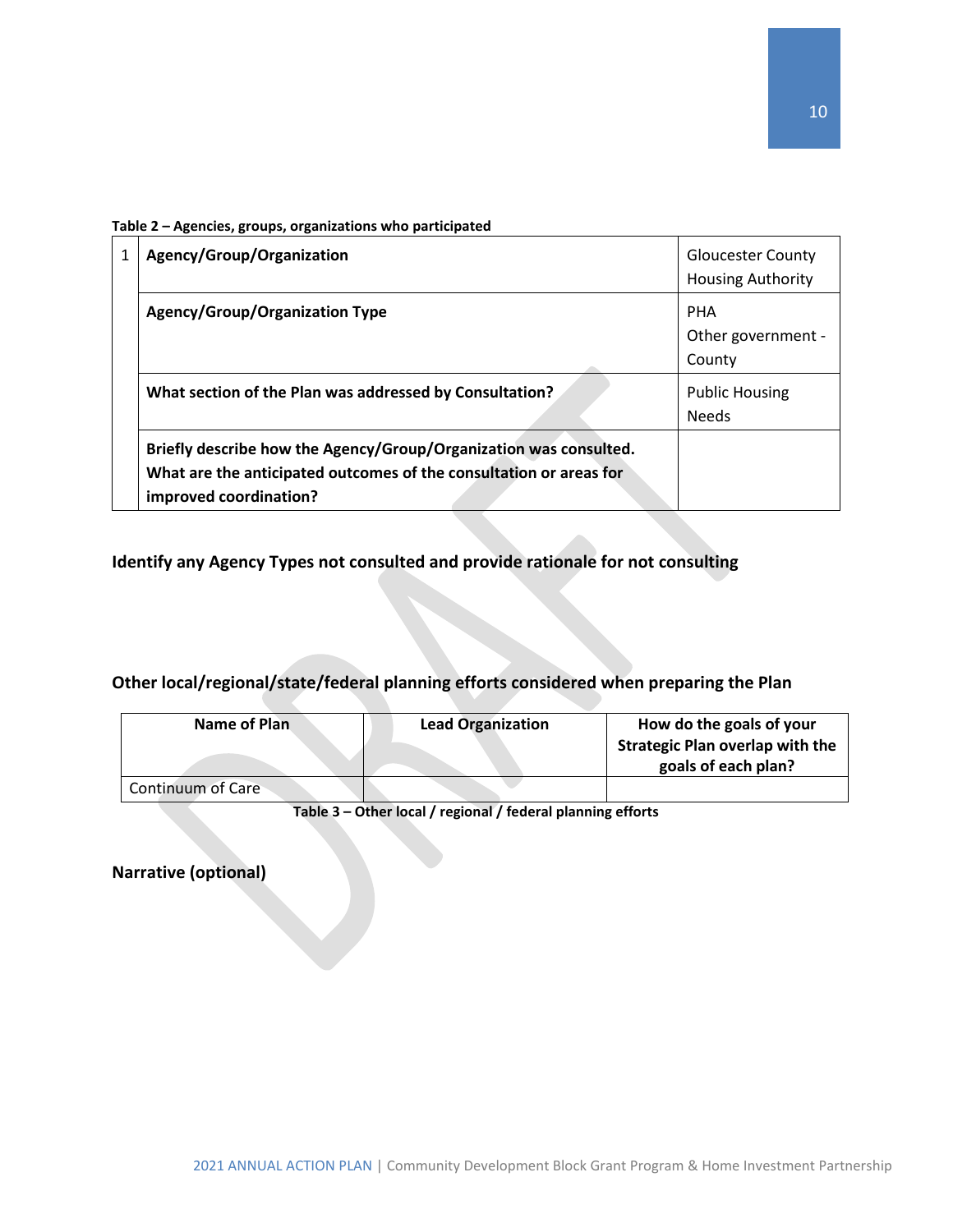### <span id="page-11-0"></span>**AP-12 Participation – 91.105, 91.200(c)**

### **1. Summary of citizen participation process/Efforts made to broaden citizen participation Summarize citizen participation process and how it impacted goal-setting**

The County of Gloucester's Citizen Participation outreach was designed to encourage broad participation from the County's residents, including non-English speaking persons. Outreach to persons with disabilities was made through contact with the local agencies that represent the needs of persons with disabilities. Information about opportunities to comment on the Five-Year Plan was provided to local agencies.

This Annual Action Plan is a result of a process of consultation and citizen participation, building upon existing relationships with municipalities, state agencies, county departments and local non-profit organizations. Municipal officials and administrators, citizens, non-profit organizations and interested parties were afforded a variety of opportunities to:

- 1) Contribute during public meetings and planning sessions;
- 2) Review and comment upon the participation plan itself;
- 3) Receive information about the meetings, the plan and comments made about the plan;
- 4) Comment on both the 2021 Annual Action Plan;
- 5) Register complaints about the plan and its amendments.

Gloucester County complied with the citizen participation requirements of the regulations by doing the following:

- Preparing, adopting and following a Citizen Participation Plan;
- Publishing informational notices about the plan prior to public hearings;
- Holding two or more public meetings in accessible places at convenient times after providing reasonable notice;
- Posting a copy of the draft and final Consolidated Plan and Annual Action Plan on the county website;
- Making the Consolidated Plan and Annual Action Plan available for public examination and comment for a period of thirty (30) days before submission to HUD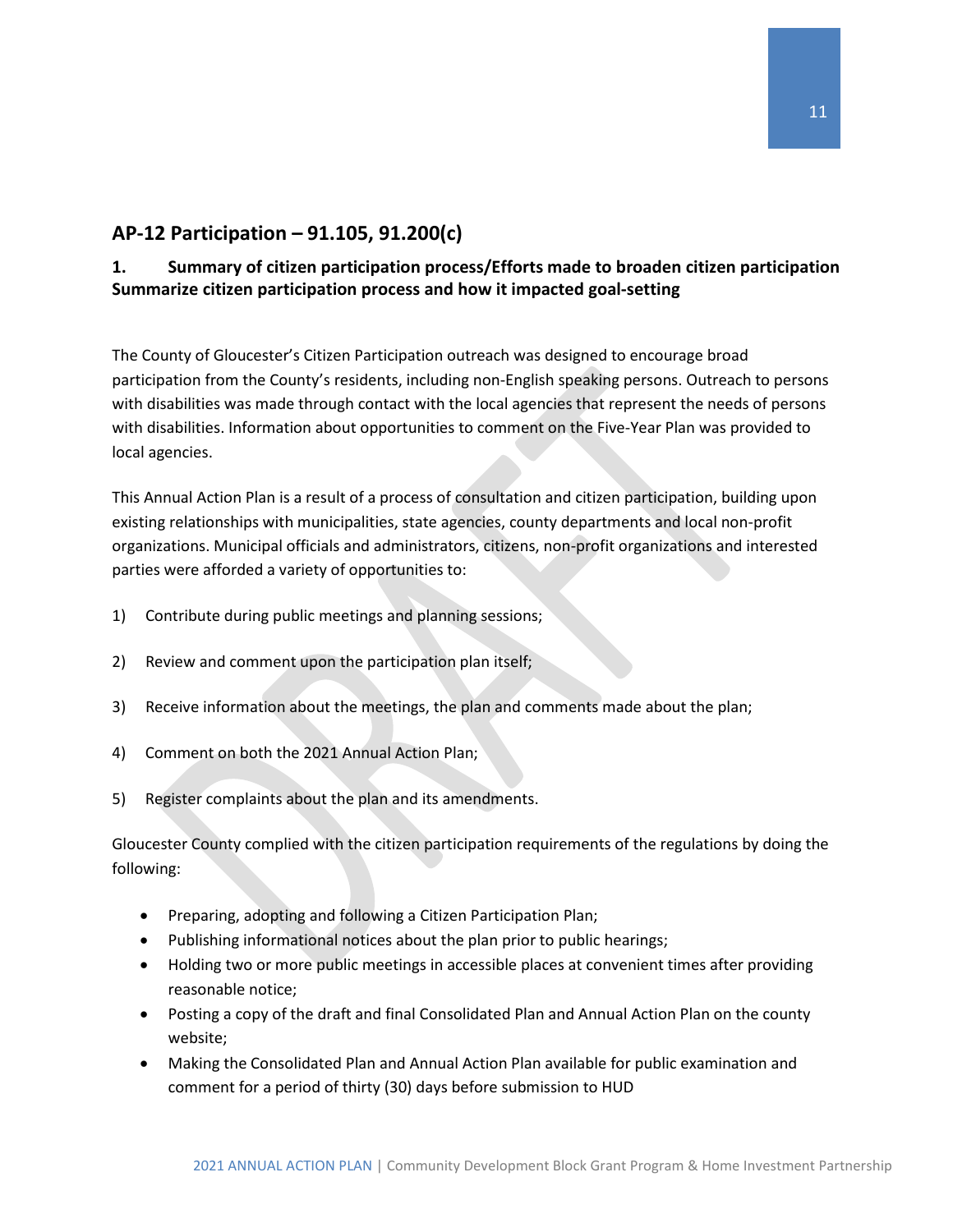- Providing citizens, public agencies and other interested parties reasonable access to records regarding any uses of any assistance for affordable and supportive housing; and
- Considering the views and comments of citizens, and preparing a summary of those views for consideration with the Annual Action Plan submission.

Four (4) regional public hearings were scheduled throughout the County, two afternoon and two evening, at local, accessible public facilities convenient to the general public and fully handicapped accessible. To notify the public of the hearings, public notices were published in the Gloucester County Times and posted on the County website www.gloucestercountynj.com.

A draft of the Annual Action Plan was released for public comment for at least 30 days, from \_\_\_\_\_\_\_\_\_\_. A summary of the Plan was published in the Gloucester County Times.

Comments received from the public regarding the Consolidated Plan and Annual Action Plan were recorded and made part of the public hearing records. Comments are included as an Appendix to this Plan. These comments helped identify and prioritize needs and develop strategies to meet them.

### **Citizen Participation Outreach**

| Sort Or<br>der | Mode of Ou<br>treach | <b>Target of Ou</b><br>treach | Summary of<br>response/atte<br>ndance | Summary of<br>comments re<br>ceived | Summary of co<br>mments not<br>accepted<br>and reasons | URL (If<br>applica<br>ble) |
|----------------|----------------------|-------------------------------|---------------------------------------|-------------------------------------|--------------------------------------------------------|----------------------------|
|                |                      |                               |                                       |                                     |                                                        |                            |

**Table 4 – Citizen Participation Outreach**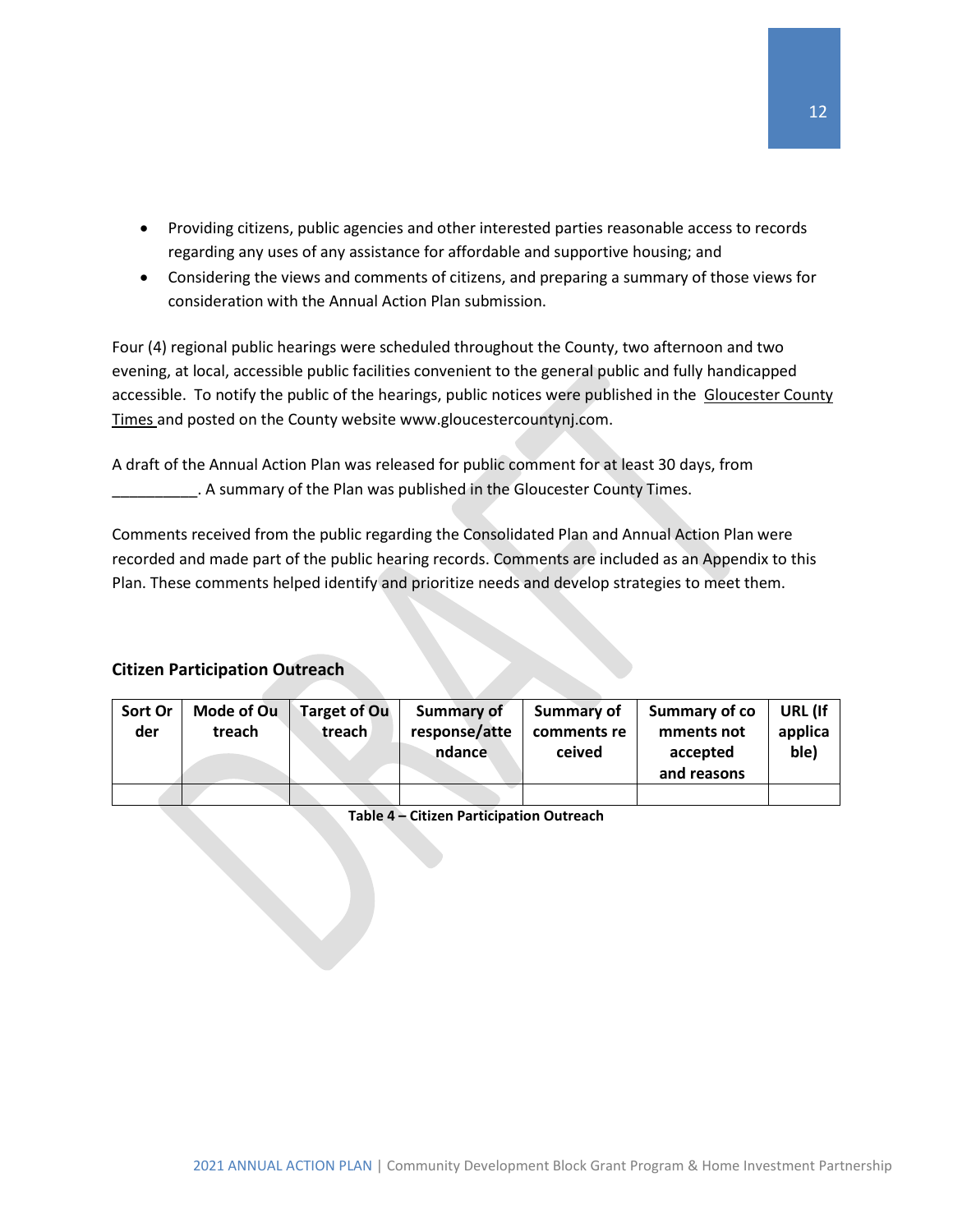### **Expected Resources**

### <span id="page-13-1"></span><span id="page-13-0"></span>**AP-15 Expected Resources – 91.220(c)(1,2)**

### **Introduction**

The County has been allocated \$1,378,973 in CDBG funds for 2021 and \$594,263 in HOME funds. The County also administers the CDBG program for Washington Township, which has an allocation of \$116,845 for 2021. That amount is included in the anticipated amount below. Estimates for the remaining 3 years of the Consolidated Plan period are based on an approximation of funding levels remaining unchanged.

#### **Anticipated Resources**

| Program     | <b>Source</b> | <b>Uses of Funds</b> | <b>Expected Amount Available Year 1</b> |         |                   |           | <b>Expected</b>  | <b>Narrative</b>   |
|-------------|---------------|----------------------|-----------------------------------------|---------|-------------------|-----------|------------------|--------------------|
|             | οf            |                      | Annual                                  | Program | <b>Prior Year</b> | Total:    | <b>Amount</b>    | <b>Description</b> |
|             | <b>Funds</b>  |                      | <b>Allocation:</b>                      | Income: | <b>Resources:</b> | \$        | <b>Available</b> |                    |
|             |               |                      | Ş                                       | S.      | S                 |           | <b>Remainder</b> |                    |
|             |               |                      |                                         |         |                   |           | of ConPlan       |                    |
|             |               |                      |                                         |         |                   |           | Ş                |                    |
| <b>CDBG</b> | public        | Acquisition          |                                         |         |                   |           |                  | 2021               |
|             |               | Admin and            |                                         |         |                   |           |                  | Community          |
|             | federal       | Planning             |                                         |         |                   |           |                  | Development        |
|             |               | Economic             |                                         |         |                   |           |                  | <b>Block Grant</b> |
|             |               | Development          |                                         |         |                   |           |                  | Entitlement        |
|             |               | <b>Housing</b>       |                                         |         |                   |           |                  | funds.             |
|             |               | Public               |                                         |         |                   |           |                  |                    |
|             |               | Improvements         |                                         |         |                   |           |                  |                    |
|             |               | Public               |                                         |         |                   |           |                  |                    |
|             |               | Services             | 1,378,973                               | 0       | $\mathbf 0$       | 1,378,973 | 4,136,919        |                    |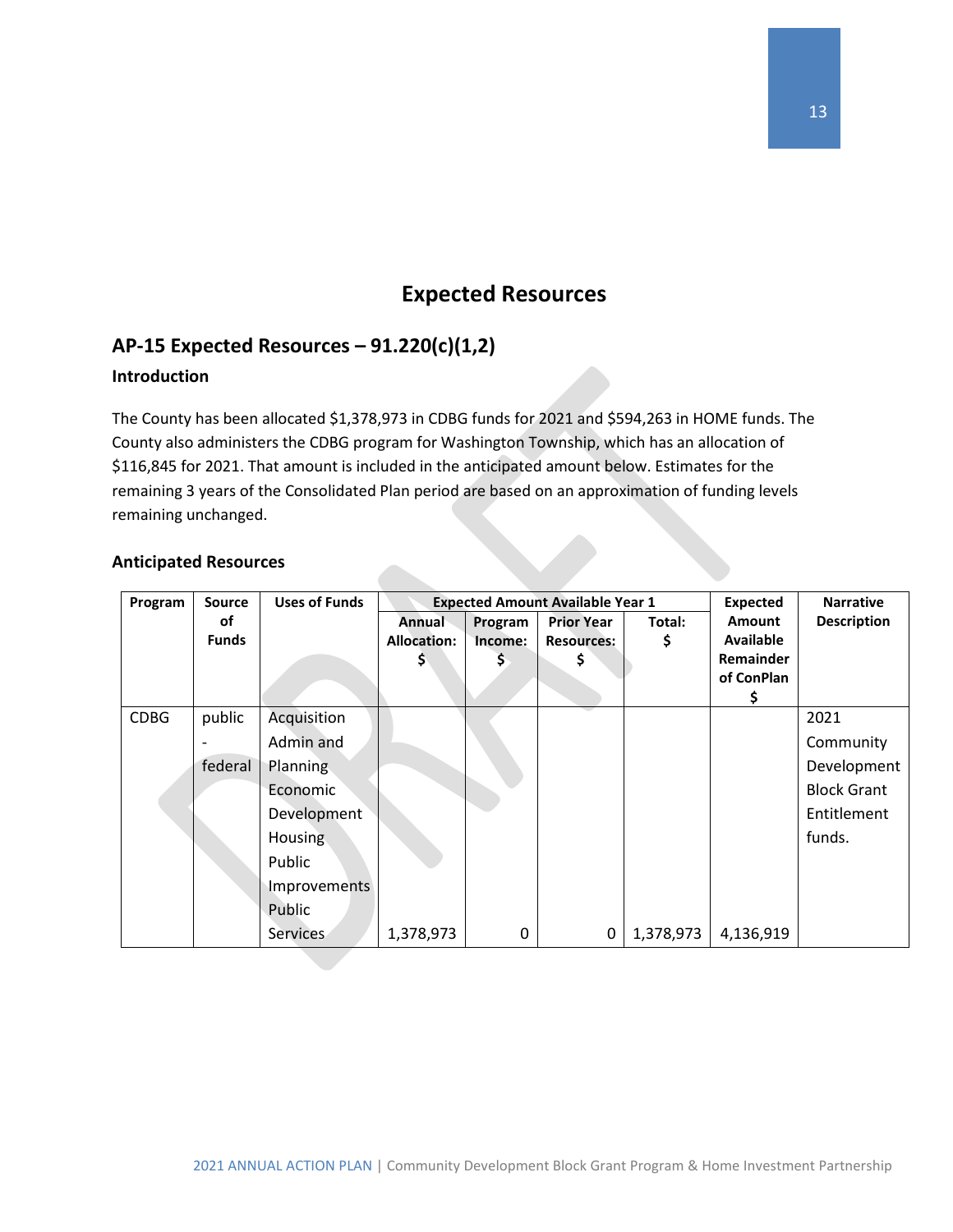| Program     | Source       | <b>Uses of Funds</b> |                    | <b>Expected Amount Available Year 1</b> |                   |         |                         | <b>Narrative</b>   |
|-------------|--------------|----------------------|--------------------|-----------------------------------------|-------------------|---------|-------------------------|--------------------|
|             | of           |                      | Annual             | Program                                 | <b>Prior Year</b> | Total:  | Amount                  | <b>Description</b> |
|             | <b>Funds</b> |                      | <b>Allocation:</b> | Income:                                 | <b>Resources:</b> | \$      | <b>Available</b>        |                    |
|             |              |                      | \$                 | \$                                      | \$                |         | Remainder<br>of ConPlan |                    |
|             |              |                      |                    |                                         |                   |         | \$                      |                    |
| <b>HOME</b> | public       | Acquisition          |                    |                                         |                   |         |                         | 2021 Home          |
|             |              | Homebuyer            |                    |                                         |                   |         |                         | Investment         |
|             | federal      | assistance           |                    |                                         |                   |         |                         | Partnership        |
|             |              | Homeowner            |                    |                                         |                   |         |                         | Funds              |
|             |              | rehab                |                    |                                         |                   |         |                         |                    |
|             |              | Multifamily          |                    |                                         |                   |         |                         |                    |
|             |              | rental new           |                    |                                         |                   |         |                         |                    |
|             |              | construction         |                    |                                         |                   |         |                         |                    |
|             |              | Multifamily          |                    |                                         |                   |         |                         |                    |
|             |              | rental rehab         |                    |                                         |                   |         |                         |                    |
|             |              | <b>New</b>           |                    |                                         |                   |         |                         |                    |
|             |              | construction         |                    |                                         |                   |         |                         |                    |
|             |              | for ownership        |                    |                                         |                   |         |                         |                    |
|             |              | TBRA                 | 594,263            | $\mathbf 0$                             | $\mathbf 0$       | 594,263 | 1,782,789               |                    |

**Table 5 - Expected Resources – Priority Table**

### **Explain how federal funds will leverage those additional resources (private, state and local funds), including a description of how matching requirements will be satisfied**

The federal CDBG and HOME funds are intended to provide low and moderate income households with viable communities, including decent housing, a suitable living environment and expanded economic opportunities. Eligible activities include community facilities and improvements, housing rehabilitation and preservation, affordable housing development activities, public services, economic development, planning and administration. The County will partner with municipalities, other public agencies and nonprofit organizations, when feasible, to leverage resources and maximize outcomes in housing and community development. Virtually all planned activities have some degree of leveraging from nonfederal sources. The source of these funds ranges from bake sales for a small non-profit to developer equity of thousands of dollars.

Gloucester County will continue to leverage funds from the state and regional sources, effectively multiplying the impact of CDBG and HOME funds. The Match for the HOME Program will be met through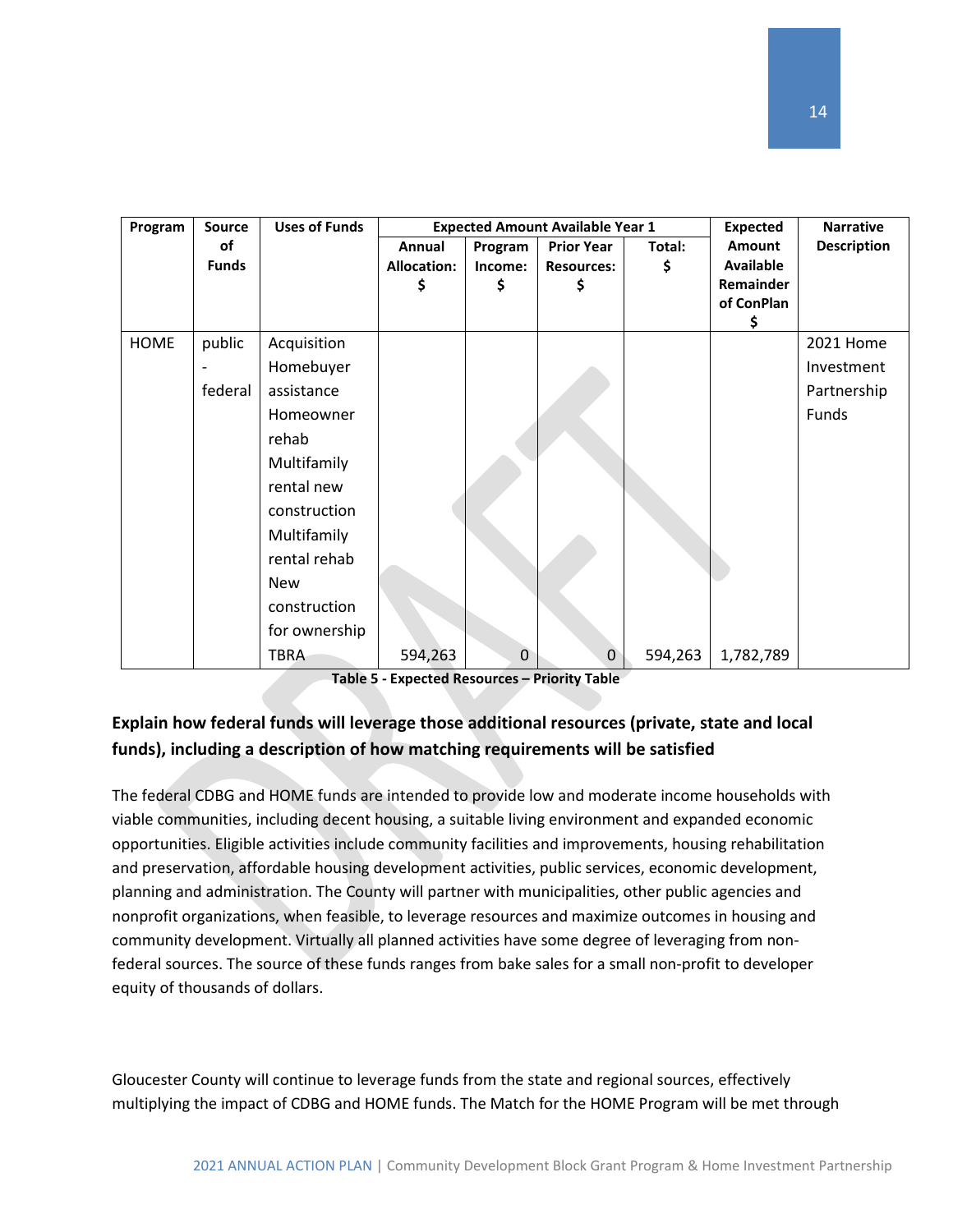a combination of cash from nonfederal sources, including developers equity, sweat equity, land donated by municipalities and private bank investment in housing projects.

### **If appropriate, describe publically owned land or property located within the jurisdiction that may be used to address the needs identified in the plan**

Though no specific municipalities or parcels can be identified at this point, it is anticipated that the past practice of having land donated to organizations such as Habitat for Humanity for the construction of affordable housing will continue at some point during the five years covered by this Consolidated Plan.

#### **Discussion**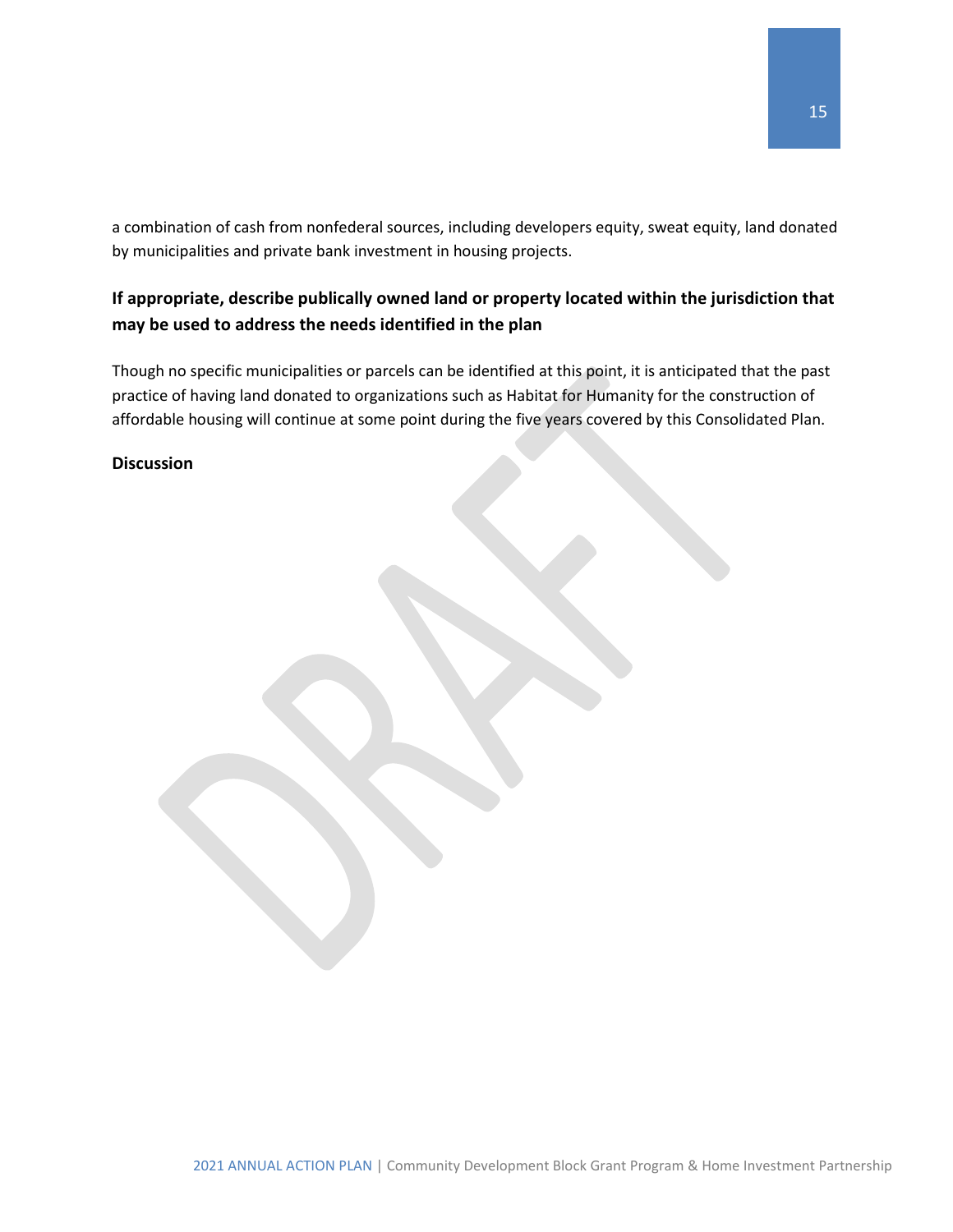# **Annual Goals and Objectives**

# <span id="page-16-0"></span>**AP-20 Annual Goals and Objectives**

### **Goals Summary Information**

| Sort<br>Order  | <b>Goal Name</b>     | <b>Start</b> | End<br>Year | Category             | Geographic<br>Area | <b>Needs</b><br><b>Addressed</b> | <b>Funding</b> | <b>Goal Outcome</b><br>Indicator |
|----------------|----------------------|--------------|-------------|----------------------|--------------------|----------------------------------|----------------|----------------------------------|
|                |                      | Year         |             |                      |                    |                                  |                |                                  |
| 1              | Improve              | 2020         | 2024        | Affordable           | Countywide         | Preserve                         | CDBG:          | Homeowner                        |
|                | Housing              |              |             | Housing              |                    | <b>Existing Housing</b>          | \$154,277      | Housing                          |
|                | Conditions           |              |             |                      |                    | Stock                            | HOME:          | Rehabilitated:                   |
|                |                      |              |             |                      |                    |                                  | \$186,837      | 17 Household                     |
|                |                      |              |             |                      |                    |                                  |                | <b>Housing Unit</b>              |
| $\overline{2}$ | Improve Public       | 2020         | 2024        | Non-Housing          | Countywide         | Improve Public                   | CDBG:          | <b>Public Facility</b>           |
|                | Facilities and       |              |             | Community            |                    | Facilities &                     | \$565,202      | or                               |
|                | Infrastructure       |              |             | Development          |                    | Infrastructure                   |                | Infrastructure                   |
|                |                      |              |             |                      |                    |                                  |                | <b>Activities</b>                |
|                |                      |              |             |                      |                    |                                  |                | other than                       |
|                |                      |              |             |                      |                    |                                  |                | Low/Moderate                     |
|                |                      |              |             |                      |                    |                                  |                | Income                           |
|                |                      |              |             |                      |                    |                                  |                | Housing                          |
|                |                      |              |             |                      |                    |                                  |                | Benefit: 15000                   |
|                |                      |              |             |                      |                    |                                  |                | Persons                          |
|                |                      |              |             |                      |                    |                                  |                | Assisted                         |
| 3              | Support and          | 2020         | 2024        | Non-Homeless         |                    | <b>Increase Access</b>           | CDBG:          | Public service                   |
|                | <b>Expand Public</b> |              |             | <b>Special Needs</b> |                    | to Public                        | \$200,000      | activities other                 |
|                | <b>Services</b>      |              |             | Non-Housing          |                    | <b>Services</b>                  |                | than                             |
|                |                      |              |             | Community            |                    |                                  |                | Low/Moderate                     |
|                |                      |              |             | Development          |                    |                                  |                | Income                           |
|                |                      |              |             |                      |                    |                                  |                | Housing                          |
|                |                      |              |             |                      |                    |                                  |                | Benefit: 5000                    |
|                |                      |              |             |                      |                    |                                  |                | Persons                          |
|                |                      |              |             |                      |                    |                                  |                | Assisted                         |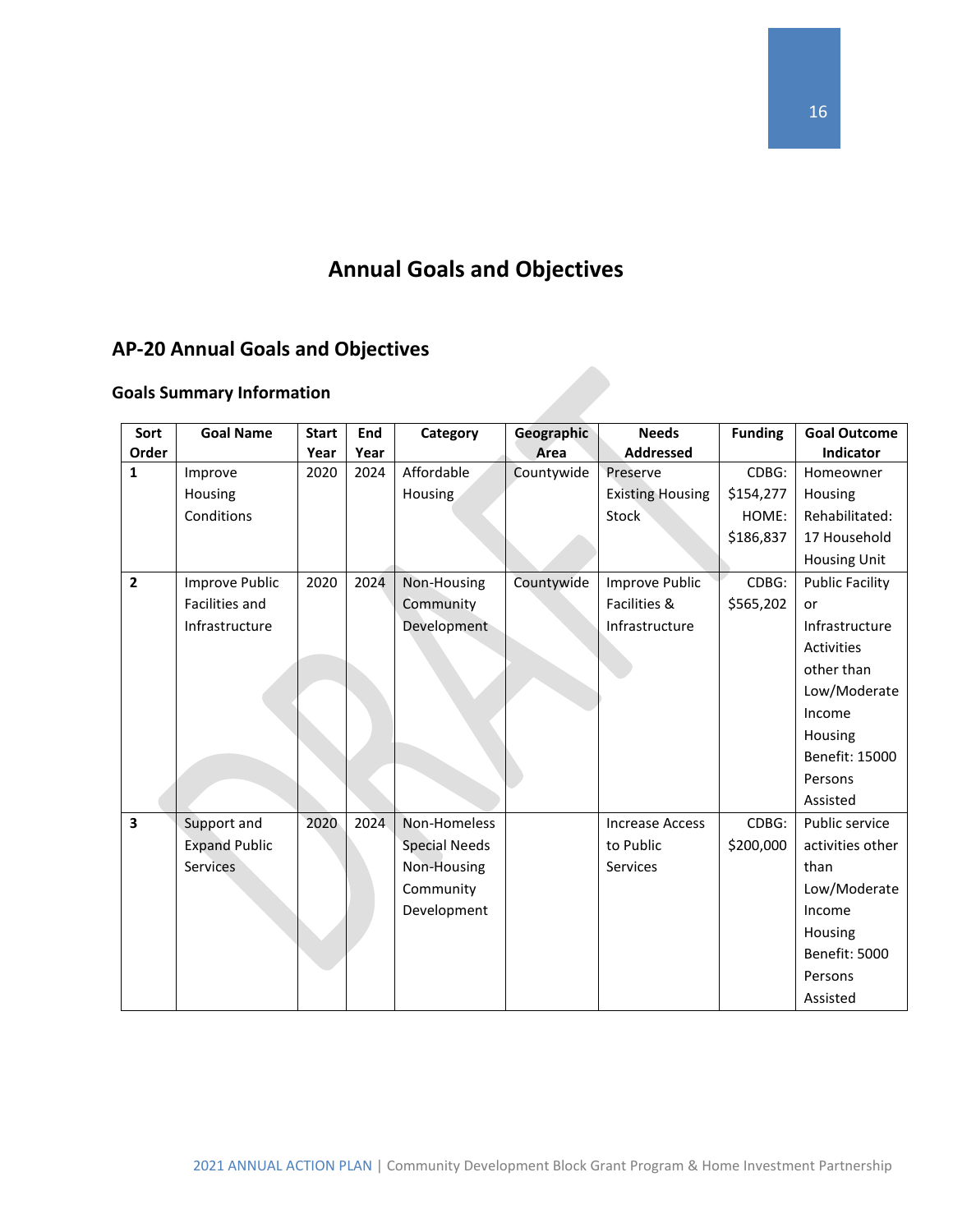| Sort                    | <b>Goal Name</b>      | <b>Start</b> | End  | Category       | Geographic | <b>Needs</b>      | <b>Funding</b> | <b>Goal Outcome</b> |
|-------------------------|-----------------------|--------------|------|----------------|------------|-------------------|----------------|---------------------|
| Order                   |                       | Year         | Year |                | Area       | <b>Addressed</b>  |                | Indicator           |
| 4                       | <b>Create New</b>     | 2020         | 2024 | Affordable     |            | <b>Create New</b> | HOME:          | Tenant-based        |
|                         | <b>Rental Housing</b> |              |      | Housing        |            | Affordable        | \$108,000      | rental              |
|                         | Vouchers              |              |      |                |            | Housing           |                | assistance /        |
|                         |                       |              |      |                |            |                   |                | Rapid               |
|                         |                       |              |      |                |            |                   |                | Rehousing: 9        |
|                         |                       |              |      |                |            |                   |                | Households          |
|                         |                       |              |      |                |            |                   |                | Assisted            |
| 5                       | Develop New           | 2020         | 2024 | Affordable     | Countywide | <b>Create New</b> | HOME:          | Homeowner           |
|                         | Affordable            |              |      | Housing        |            | Affordable        | \$190,000      | Housing             |
|                         | Housing               |              |      |                |            | Housing           |                | Added: 3            |
|                         |                       |              |      |                |            |                   |                | Household           |
|                         |                       |              |      |                |            |                   |                | <b>Housing Unit</b> |
| 6                       | Increase              | 2020         | 2024 | Affordable     |            | Increase          | HOME:          | <b>Direct</b>       |
|                         | Homeownership         |              |      | Housing        |            | Homeownership     | \$50,000       | Financial           |
|                         |                       |              |      |                |            |                   |                | Assistance to       |
|                         |                       |              |      |                |            |                   |                | Homebuyers:         |
|                         |                       |              |      |                |            |                   |                | 8 Households        |
|                         |                       |              |      |                |            |                   |                | Assisted            |
| $\overline{\mathbf{z}}$ | Program               | 2020         | 2024 | Administration |            | Program           | CDBG:          | Other: 1 Other      |
|                         | Administration        |              |      |                |            | Administration    | \$275,795      |                     |
|                         |                       |              |      |                |            |                   | HOME:          |                     |
|                         |                       |              |      |                |            |                   | \$59,426       |                     |

**Table 6 – Goals Summary**

### **Goal Descriptions**

|   | <b>Goal Name</b>        | <b>Improve Housing Conditions</b>                   |
|---|-------------------------|-----------------------------------------------------|
|   | <b>Goal Description</b> |                                                     |
| 2 | <b>Goal Name</b>        | <b>Improve Public Facilities and Infrastructure</b> |
|   | <b>Goal Description</b> |                                                     |
| 3 | <b>Goal Name</b>        | Support and Expand Public Services                  |
|   | <b>Goal Description</b> |                                                     |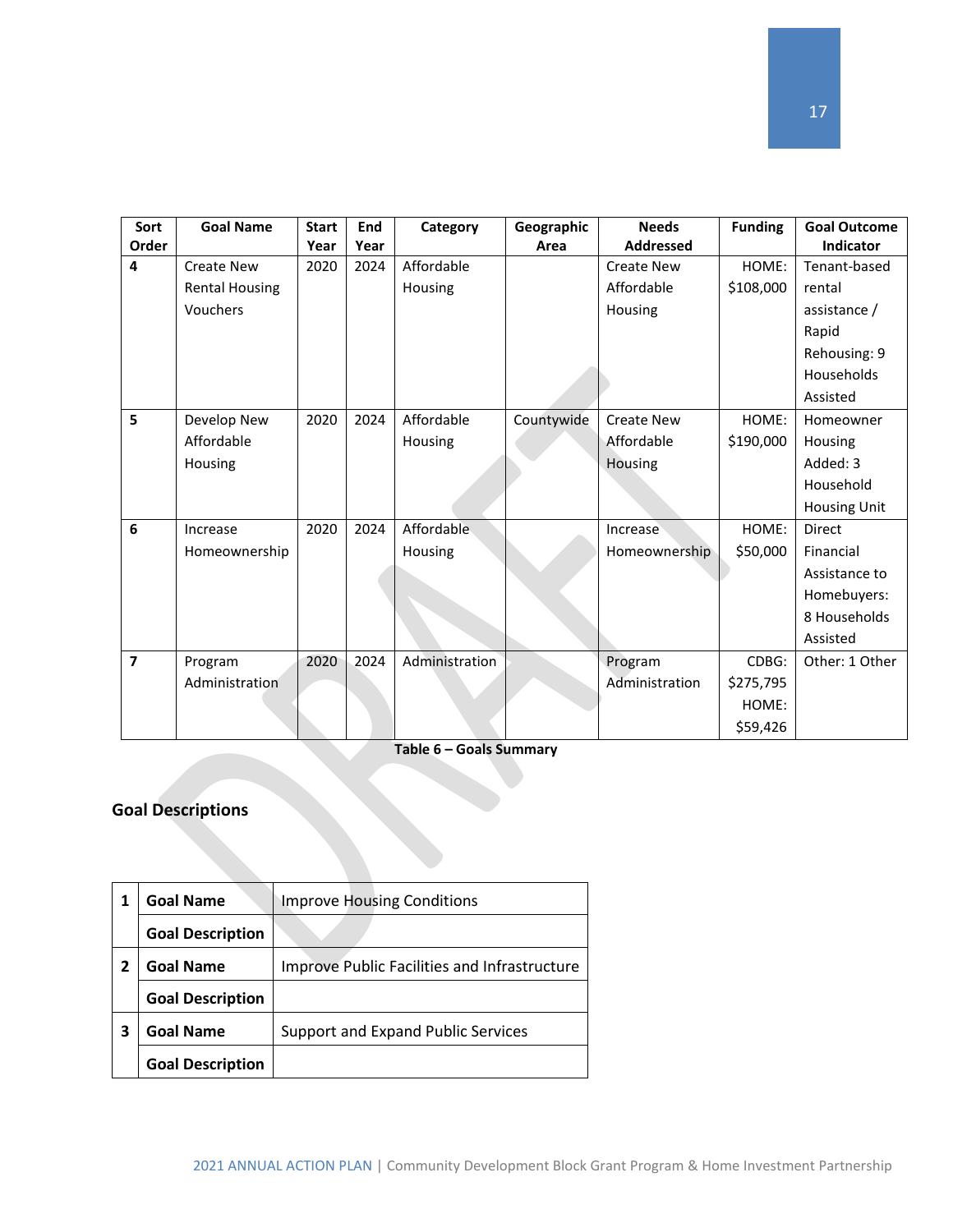| 4 | <b>Goal Name</b>        | <b>Create New Rental Housing Vouchers</b> |
|---|-------------------------|-------------------------------------------|
|   | <b>Goal Description</b> |                                           |
| 5 | <b>Goal Name</b>        | Develop New Affordable Housing            |
|   | <b>Goal Description</b> |                                           |
| 6 | <b>Goal Name</b>        | Increase Homeownership                    |
|   | <b>Goal Description</b> |                                           |
| 7 | <b>Goal Name</b>        | Program Administration                    |
|   | <b>Goal Description</b> |                                           |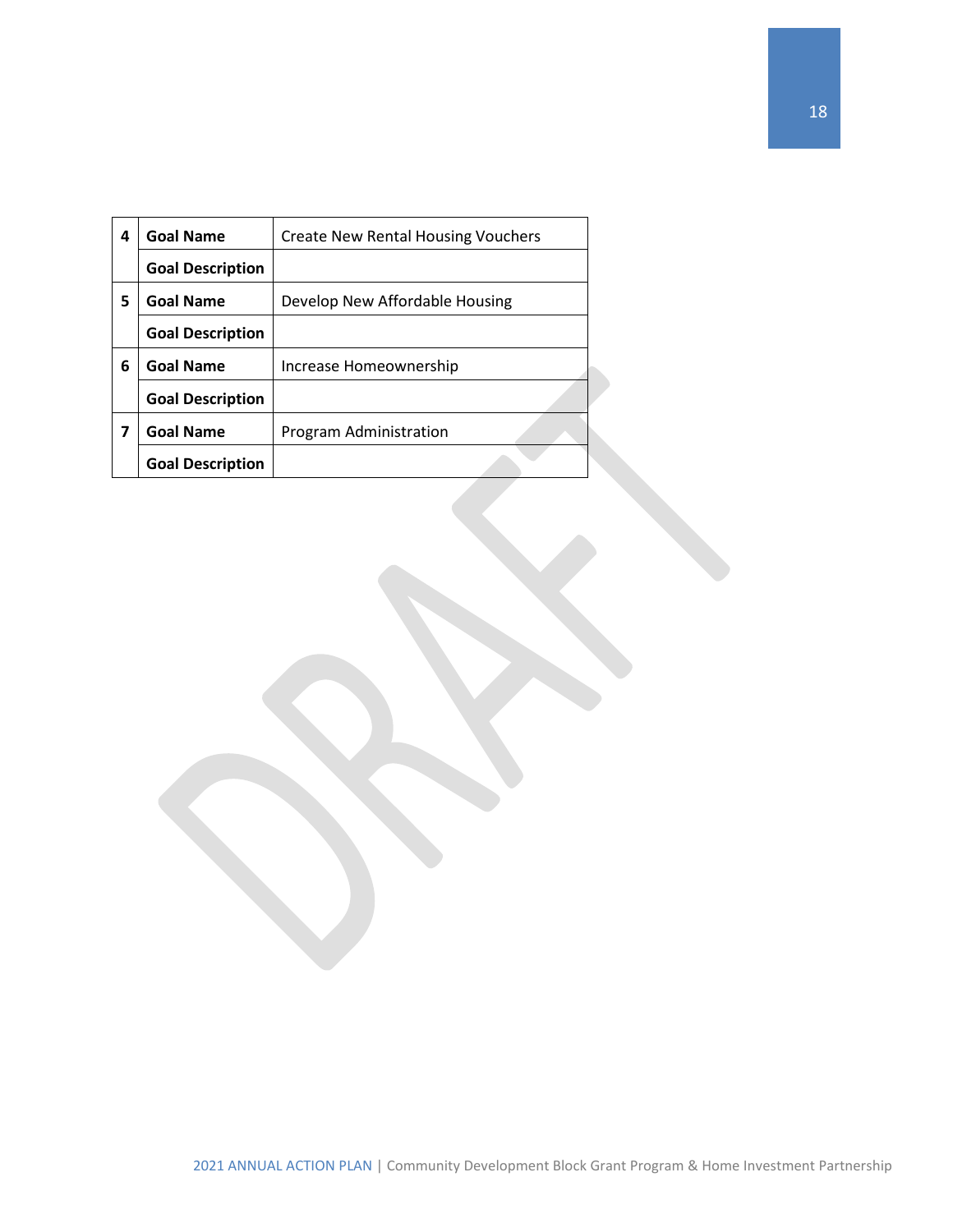### **Projects**

### <span id="page-19-1"></span><span id="page-19-0"></span>**AP-35 Projects – 91.220(d)**

### **Introduction**

With input from a variety of stakeholders, with data from a variety of sources and with hands-on experience in front-line services to the most vulnerable populations in the County, Gloucester County plans a mix of activities in FY 2021 to address a wide range of challenges for those populations. Infrastructure improvements, housing rehab, community facilities and social services are just some of the approaches to improving neighborhoods, houses and, most importantly, families in Gloucester County.

#### **Projects**

| # | <b>Project Name</b>                                      |
|---|----------------------------------------------------------|
| 1 | <b>Public Service Projects</b>                           |
| 2 | <b>Public Facilities Projects</b>                        |
| 3 | Administration (CDBG & HOME)                             |
| 4 | <b>Housing Rehabilitation</b>                            |
| 5 | Housing Rehabilitation Program Delivery (Administration) |
| 6 | Homebuyer Assistance                                     |
| 7 | <b>HOME Affordable Housing Development</b>               |
| 8 | <b>Tenant Based Rental Assistance</b>                    |

**Table 7 - Project Information**

**Describe the reasons for allocation priorities and any obstacles to addressing underserved needs**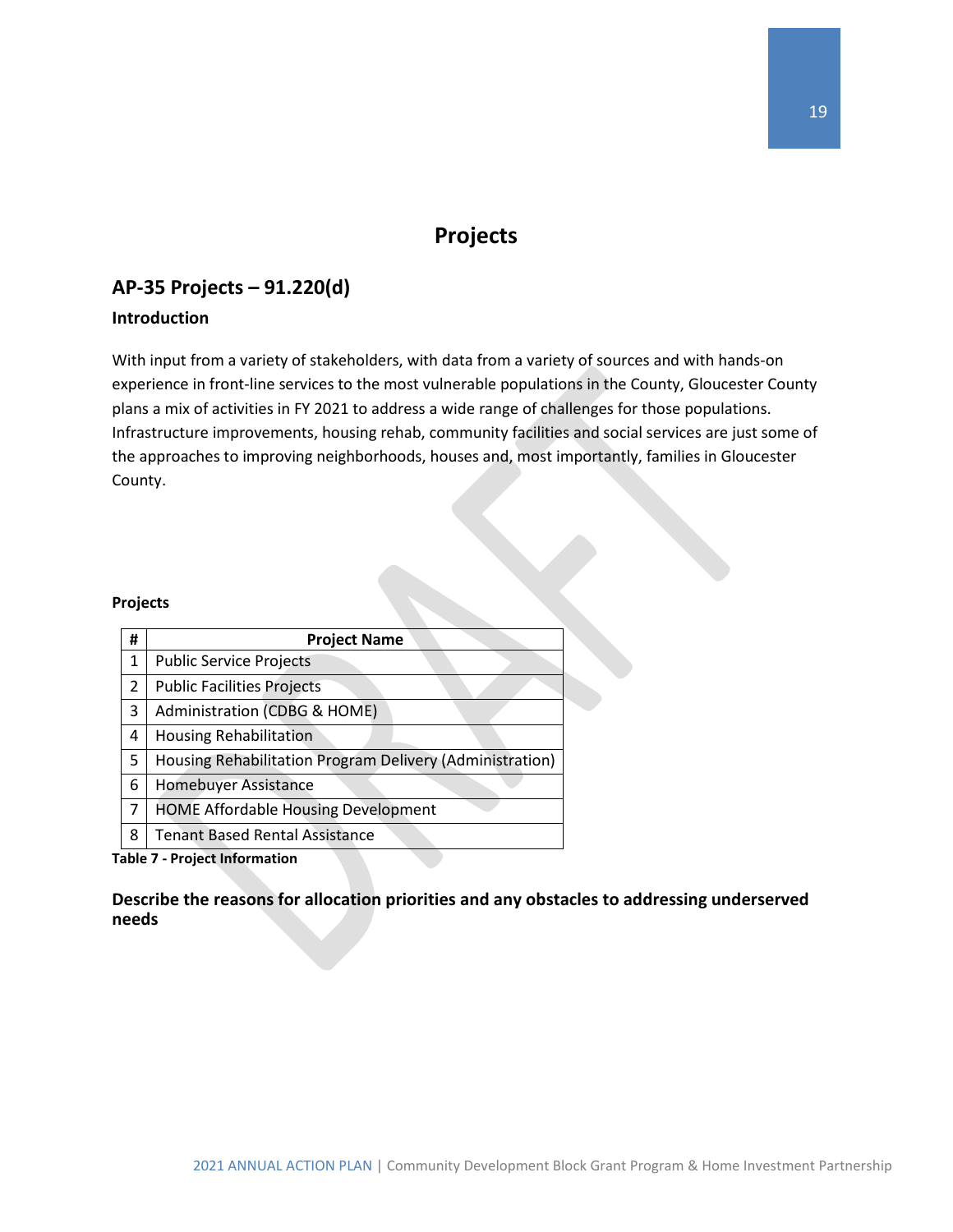| Project        | <b>Project Name</b>                                                                                        | <b>Public Service Projects</b>                                                                                                                                                                                                                                                                                                                                                                            |  |  |
|----------------|------------------------------------------------------------------------------------------------------------|-----------------------------------------------------------------------------------------------------------------------------------------------------------------------------------------------------------------------------------------------------------------------------------------------------------------------------------------------------------------------------------------------------------|--|--|
| <b>Summary</b> | <b>Target Area</b>                                                                                         | Countywide                                                                                                                                                                                                                                                                                                                                                                                                |  |  |
| Information1   |                                                                                                            |                                                                                                                                                                                                                                                                                                                                                                                                           |  |  |
|                | <b>Goals Supported</b>                                                                                     |                                                                                                                                                                                                                                                                                                                                                                                                           |  |  |
|                | <b>Needs Addressed</b>                                                                                     | <b>Increase Access to Public Services</b>                                                                                                                                                                                                                                                                                                                                                                 |  |  |
|                | <b>Funding</b>                                                                                             | CDBG: \$200,000                                                                                                                                                                                                                                                                                                                                                                                           |  |  |
|                | <b>Description</b>                                                                                         | The County will fund the following public service projects in program<br>year 2021: Center for Family Services: Together Youth Shelter - Get<br>Fit! (\$20,000)Acenda: Counseling & Wellness (\$25,000)Boys & Girls<br>Club: Expansion and Enhancement (\$28,500)Food Bank of South<br>Jersey (\$50,000) Gateway Community Action Partnership: Headstart<br>(\$36,500)Joseph's House of Camden (\$40,000) |  |  |
|                | <b>Target Date</b>                                                                                         | 8/31/2022                                                                                                                                                                                                                                                                                                                                                                                                 |  |  |
|                | <b>Estimate the</b><br>number and type of<br>families that will<br>benefit from the<br>proposed activities | Public service programs will serve the following populations:<br>Abused and neglected youth<br>At risk youth<br>Children aged 3-5<br>Low and moderate income children and adults                                                                                                                                                                                                                          |  |  |
|                | <b>Location Description</b>                                                                                | Various locations throughout Gloucester County.                                                                                                                                                                                                                                                                                                                                                           |  |  |
|                | <b>Planned Activities</b>                                                                                  | CDBG public service projects generally cover the cost of staffing and<br>consumables to run programs and services.                                                                                                                                                                                                                                                                                        |  |  |
| $\overline{2}$ | <b>Project Name</b>                                                                                        | <b>Public Facilities Projects</b>                                                                                                                                                                                                                                                                                                                                                                         |  |  |
|                | <b>Target Area</b>                                                                                         | Countywide                                                                                                                                                                                                                                                                                                                                                                                                |  |  |
|                | <b>Goals Supported</b>                                                                                     |                                                                                                                                                                                                                                                                                                                                                                                                           |  |  |
|                | <b>Needs Addressed</b>                                                                                     | Improve Public Facilities & Infrastructure                                                                                                                                                                                                                                                                                                                                                                |  |  |
|                | <b>Funding</b>                                                                                             | CDBG: \$565,202                                                                                                                                                                                                                                                                                                                                                                                           |  |  |

### <span id="page-20-0"></span>**AP-38 Project Summary**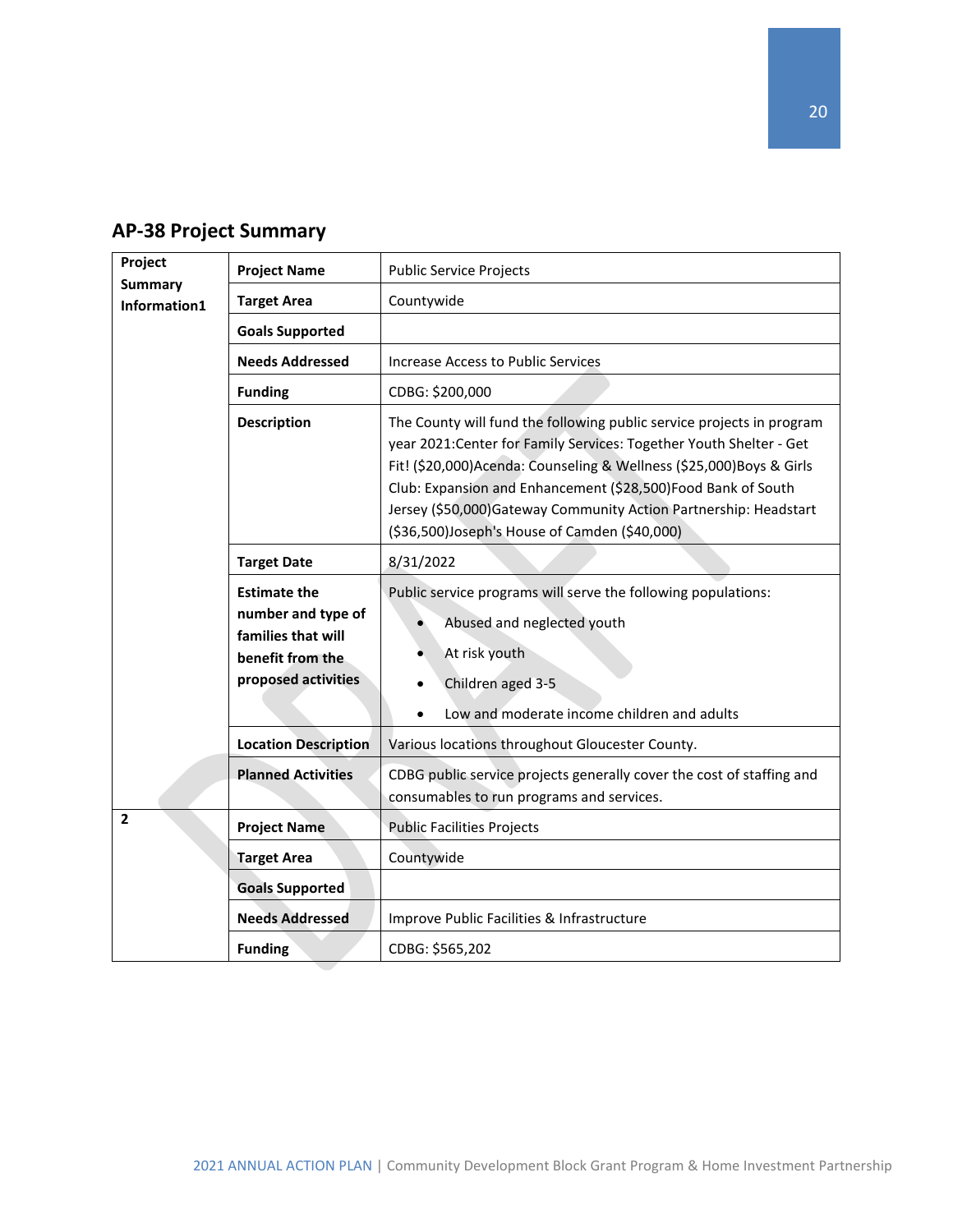|   | <b>Description</b>                                                                                         | The County of Gloucester will fund the following Public Facilities<br>throughout the County: Borough of Clayton: Reconstruction of<br>Belview Avenue (\$50,000)Borough of Clayton: Reconstruction of<br>Roberts Avenue (\$50,000) Borough of Glassboro: Jarrell Avenue<br>Reconstruction (\$18,125) Borough of Glassboro: East Boulevard<br>(\$19,050) Borough of Pitman: ADA Improvements-Handicap Ramp<br>Installation (\$50,000)Borough of Swedesboro: ADA Improvements to<br>Various Streets (\$50,000) Borough of Woodbury Heights: Vanderbilt<br>Avenue and Moore Street Intersection Modifications<br>(\$34,925) Borough of Woodbury Heights: Moore Street and Temple<br>Avenue Intersection Modification (\$26,125)City of Woodbury: City of<br>Woodbury 2021 CDBG Storm Sewer Improvements<br>(\$50,042) Township of Deptford: Reconstruction of Prince Avenue<br>(\$50,000)Township of West Deptford: Reconstruction of Brewer<br>Avenue (\$50,000) Washington Township: Park Place Blvd CDBG<br>Improvements (\$116,845) |
|---|------------------------------------------------------------------------------------------------------------|-------------------------------------------------------------------------------------------------------------------------------------------------------------------------------------------------------------------------------------------------------------------------------------------------------------------------------------------------------------------------------------------------------------------------------------------------------------------------------------------------------------------------------------------------------------------------------------------------------------------------------------------------------------------------------------------------------------------------------------------------------------------------------------------------------------------------------------------------------------------------------------------------------------------------------------------------------------------------------------------------------------------------------------|
|   | <b>Target Date</b>                                                                                         | 8/31/2022                                                                                                                                                                                                                                                                                                                                                                                                                                                                                                                                                                                                                                                                                                                                                                                                                                                                                                                                                                                                                           |
|   | <b>Estimate the</b><br>number and type of<br>families that will<br>benefit from the<br>proposed activities | Low and moderate income households and individuals with mobility<br>impairments throughout Gloucester County will benefit from the<br>proposed projects.                                                                                                                                                                                                                                                                                                                                                                                                                                                                                                                                                                                                                                                                                                                                                                                                                                                                            |
|   | <b>Location Description</b>                                                                                | Various locations throughout Gloucester County. See above.                                                                                                                                                                                                                                                                                                                                                                                                                                                                                                                                                                                                                                                                                                                                                                                                                                                                                                                                                                          |
|   | <b>Planned Activities</b>                                                                                  | Hard costs to reconstruct roads, remove ADA barriers, and improve<br>storm drainage.                                                                                                                                                                                                                                                                                                                                                                                                                                                                                                                                                                                                                                                                                                                                                                                                                                                                                                                                                |
| 3 | <b>Project Name</b>                                                                                        | Administration (CDBG & HOME)                                                                                                                                                                                                                                                                                                                                                                                                                                                                                                                                                                                                                                                                                                                                                                                                                                                                                                                                                                                                        |
|   | <b>Target Area</b>                                                                                         |                                                                                                                                                                                                                                                                                                                                                                                                                                                                                                                                                                                                                                                                                                                                                                                                                                                                                                                                                                                                                                     |
|   | <b>Goals Supported</b>                                                                                     |                                                                                                                                                                                                                                                                                                                                                                                                                                                                                                                                                                                                                                                                                                                                                                                                                                                                                                                                                                                                                                     |
|   | <b>Needs Addressed</b>                                                                                     | Program Administration                                                                                                                                                                                                                                                                                                                                                                                                                                                                                                                                                                                                                                                                                                                                                                                                                                                                                                                                                                                                              |
|   | <b>Funding</b>                                                                                             | CDBG: \$275,795<br>HOME: \$59,426                                                                                                                                                                                                                                                                                                                                                                                                                                                                                                                                                                                                                                                                                                                                                                                                                                                                                                                                                                                                   |
|   | <b>Description</b>                                                                                         | Administration of the CDBG and HOME programs, including planning,<br>monitoring, recordkeeping, technical assistance to sub-recipients, Fair<br>Housing information and advocacy, and reporting. Includes<br>Gloucester County CDBG and HOME programs plus Washington Twp.<br>CDBG program.                                                                                                                                                                                                                                                                                                                                                                                                                                                                                                                                                                                                                                                                                                                                         |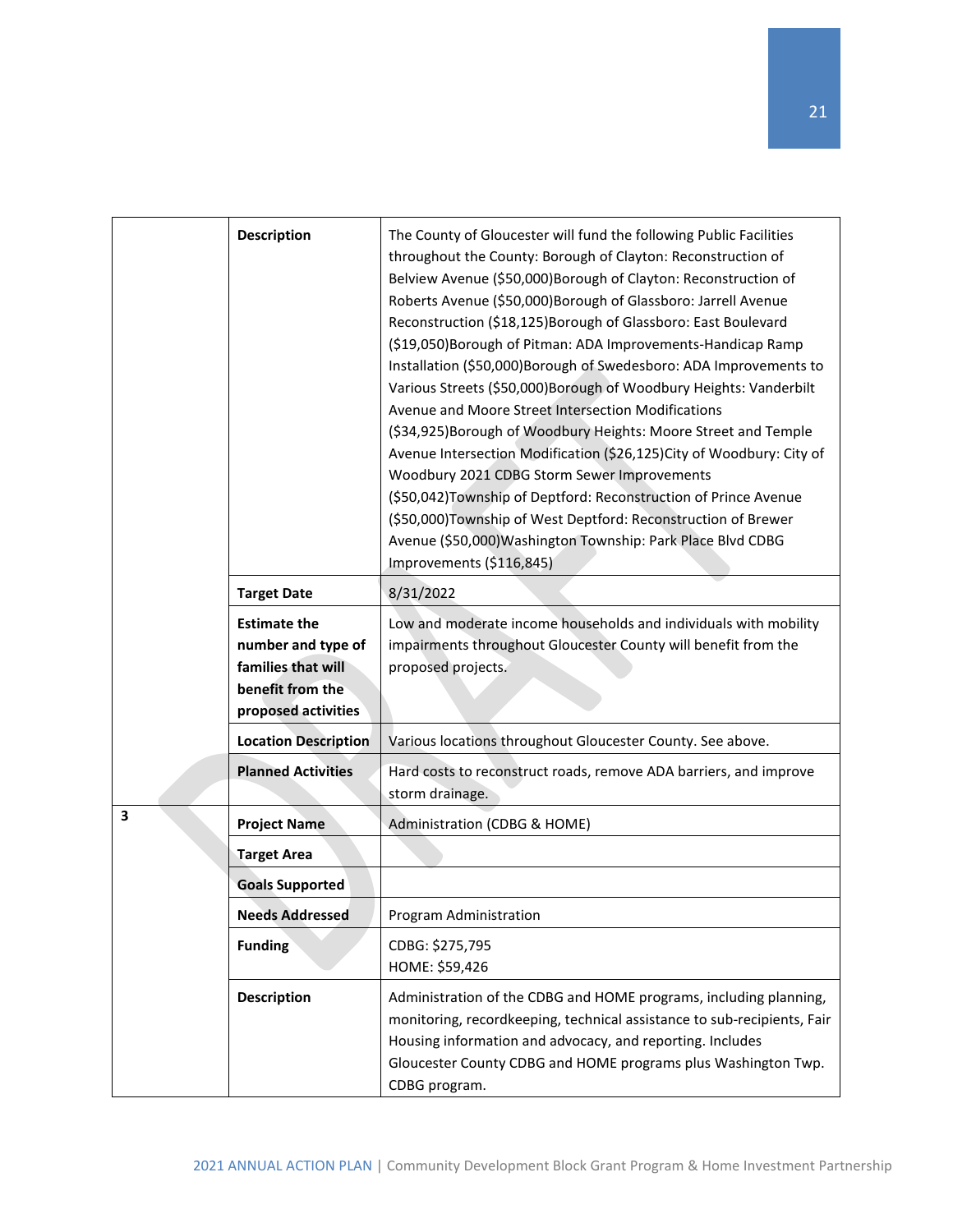|   | <b>Target Date</b>                                                                                         | 8/31/2022                                                                                                                                 |
|---|------------------------------------------------------------------------------------------------------------|-------------------------------------------------------------------------------------------------------------------------------------------|
|   | <b>Estimate the</b><br>number and type of<br>families that will<br>benefit from the<br>proposed activities | N/A                                                                                                                                       |
|   | <b>Location Description</b>                                                                                | N/A                                                                                                                                       |
|   | <b>Planned Activities</b>                                                                                  | N/A                                                                                                                                       |
| 4 | <b>Project Name</b>                                                                                        | <b>Housing Rehabilitation</b>                                                                                                             |
|   | <b>Target Area</b>                                                                                         | Countywide                                                                                                                                |
|   | <b>Goals Supported</b>                                                                                     |                                                                                                                                           |
|   | <b>Needs Addressed</b>                                                                                     | <b>Preserve Existing Housing Stock</b>                                                                                                    |
|   | <b>Funding</b>                                                                                             | CDBG: \$154,277<br>HOME: \$186,837                                                                                                        |
|   | <b>Description</b>                                                                                         | This Project will fund hard costs associated with the rehabilitation of<br>housing owned or occupied by low and moderate income families. |
|   | <b>Target Date</b>                                                                                         | 8/31/2022                                                                                                                                 |
|   | <b>Estimate the</b><br>number and type of<br>families that will<br>benefit from the<br>proposed activities | Approximately seventeen (17) low and moderate income families will<br>benefit from the Project.                                           |
|   | <b>Location Description</b>                                                                                | TBD. Rehabilitated units will be located throughout the County.                                                                           |
|   | <b>Planned Activities</b>                                                                                  | Hard costs associated with the removal of code violations,<br>improvement of energy efficiency and removal of architectural<br>barriers.  |
| 5 | <b>Project Name</b>                                                                                        | Housing Rehabilitation Program Delivery (Administration)                                                                                  |
|   | <b>Target Area</b>                                                                                         |                                                                                                                                           |
|   | <b>Goals Supported</b>                                                                                     |                                                                                                                                           |
|   | <b>Needs Addressed</b>                                                                                     | Preserve Existing Housing Stock                                                                                                           |
|   | <b>Funding</b>                                                                                             | CDBG: \$183,699                                                                                                                           |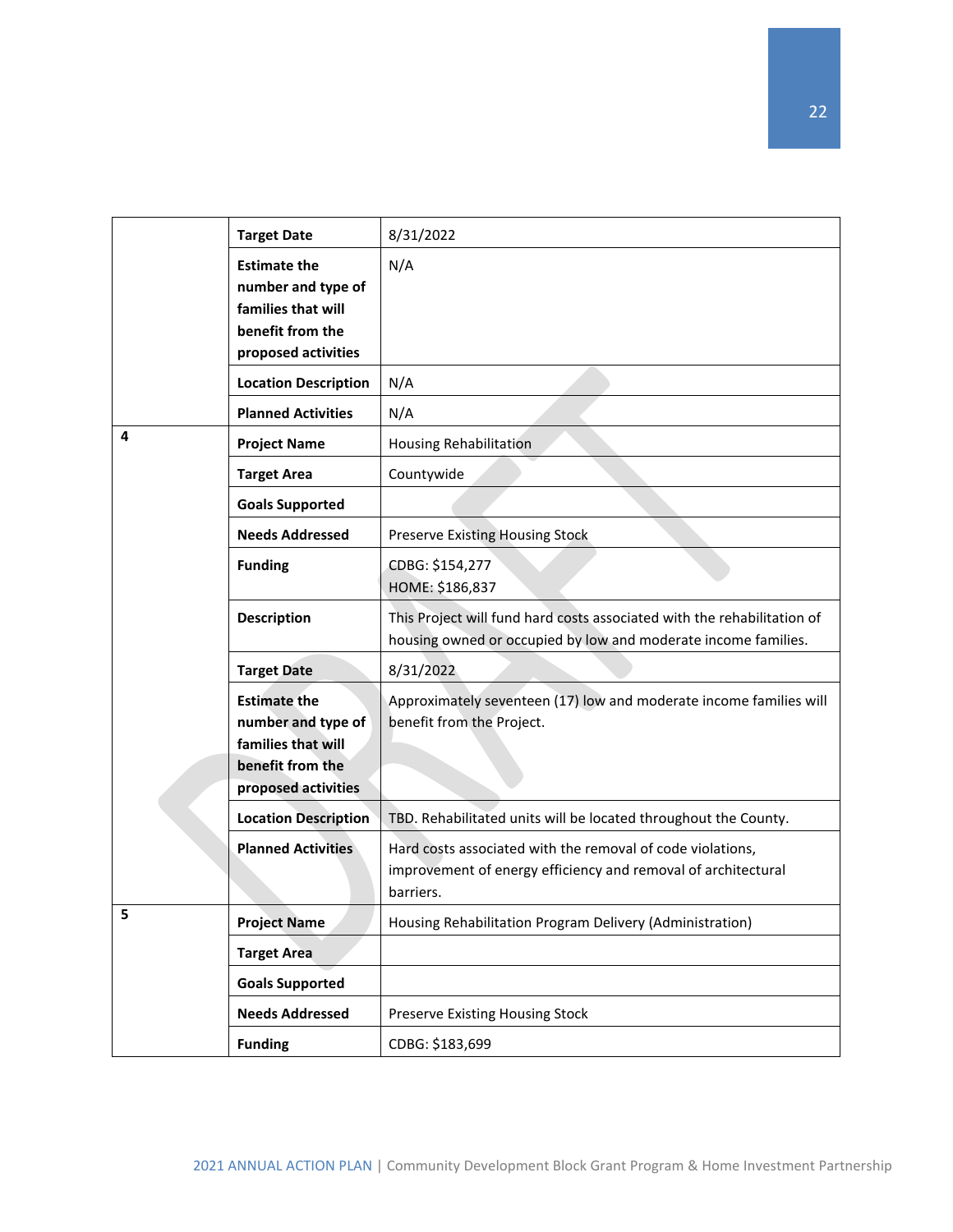|                | <b>Description</b>                                                                                         | Costs associated with delivery/implementation of programs such as<br>staff costs, supplies, inspector/engineering, and lead based paint risk<br>assessment.               |
|----------------|------------------------------------------------------------------------------------------------------------|---------------------------------------------------------------------------------------------------------------------------------------------------------------------------|
|                | <b>Target Date</b>                                                                                         | 8/31/2022                                                                                                                                                                 |
|                | <b>Estimate the</b><br>number and type of<br>families that will<br>benefit from the<br>proposed activities | N/A                                                                                                                                                                       |
|                | <b>Location Description</b>                                                                                | N/A                                                                                                                                                                       |
|                | <b>Planned Activities</b>                                                                                  | Salary and wages of employees implementing the rehabilitation<br>program. Soft costs, including consultant fees.                                                          |
| 6              | <b>Project Name</b>                                                                                        | Homebuyer Assistance                                                                                                                                                      |
|                | <b>Target Area</b>                                                                                         | Countywide                                                                                                                                                                |
|                | <b>Goals Supported</b>                                                                                     |                                                                                                                                                                           |
|                | <b>Needs Addressed</b>                                                                                     | <b>Create New Affordable Housing</b>                                                                                                                                      |
|                | <b>Funding</b>                                                                                             | HOME: \$50,000                                                                                                                                                            |
|                | <b>Description</b>                                                                                         | The project will provide assistance to low and moderate income<br>homebuyers in the form of a 0% interest deferred loan for closing<br>costs and down payment assistance. |
|                | <b>Target Date</b>                                                                                         | 8/31/2022                                                                                                                                                                 |
|                | <b>Estimate the</b><br>number and type of<br>families that will<br>benefit from the<br>proposed activities | The program will serve approximately eight (8) low and moderate<br>income first time homebuyers.                                                                          |
|                | <b>Location Description</b>                                                                                | Homes purchased under this activity must be located in Gloucester<br>County.                                                                                              |
|                | <b>Planned Activities</b>                                                                                  | Direct financial assistance to homebuyers. Assistance will be secured<br>with the promissory note and mortgage.                                                           |
| $\overline{ }$ | <b>Project Name</b>                                                                                        | HOME Affordable Housing Development                                                                                                                                       |
|                | <b>Target Area</b>                                                                                         | Countywide                                                                                                                                                                |
|                | <b>Goals Supported</b>                                                                                     |                                                                                                                                                                           |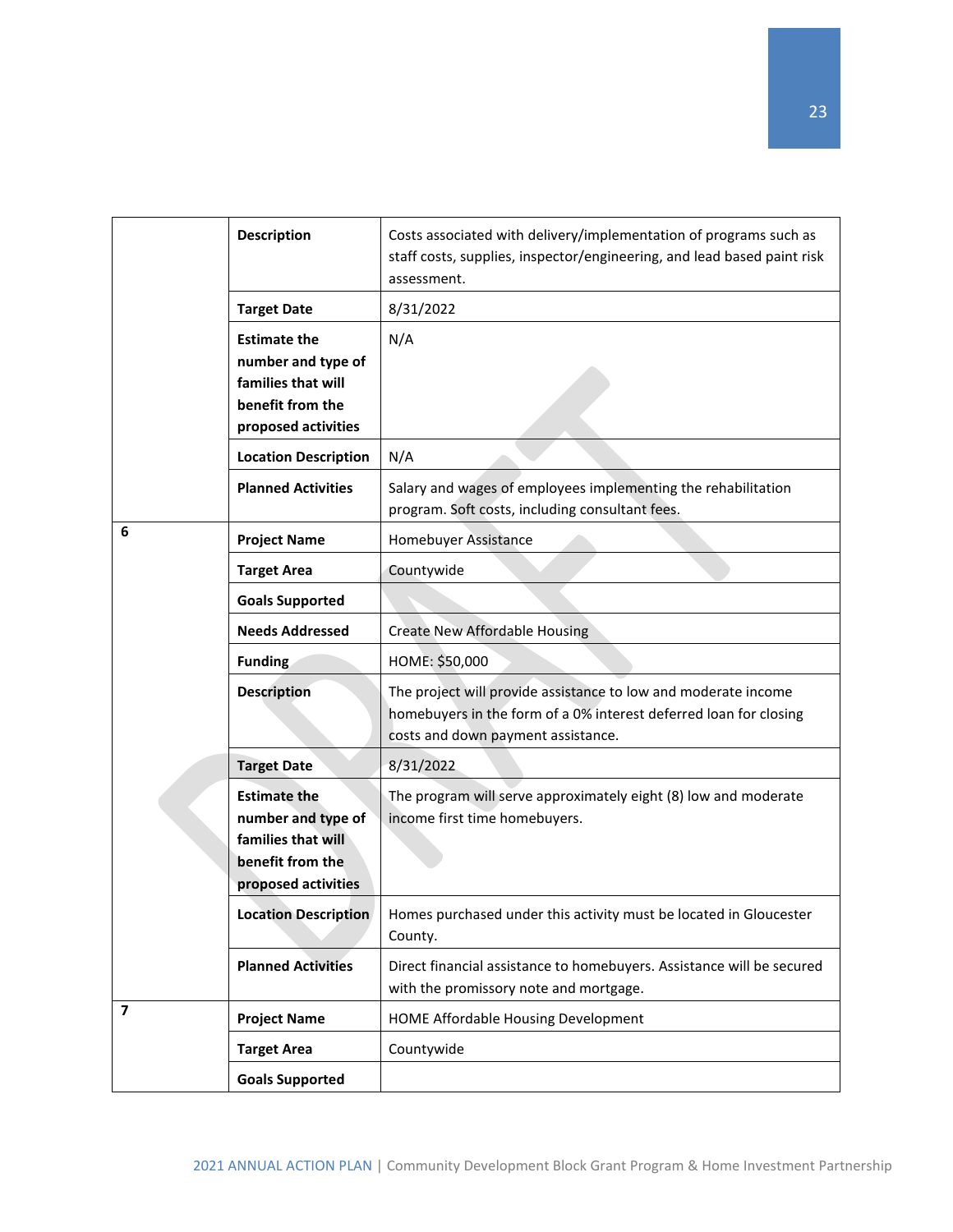|   | <b>Needs Addressed</b>                                                                                     | Increase Homeownership                                                                                                                                                                                                                                                                                                               |
|---|------------------------------------------------------------------------------------------------------------|--------------------------------------------------------------------------------------------------------------------------------------------------------------------------------------------------------------------------------------------------------------------------------------------------------------------------------------|
|   |                                                                                                            | <b>Create New Affordable Housing</b>                                                                                                                                                                                                                                                                                                 |
|   | <b>Funding</b>                                                                                             | HOME: \$190,000                                                                                                                                                                                                                                                                                                                      |
|   | <b>Description</b>                                                                                         | Funds will be awarded to forprofit and nonprofit housing developers<br>to subsidize the development of new affordable housing units. Units<br>may be either ownership or rental.                                                                                                                                                     |
|   | <b>Target Date</b>                                                                                         | 8/31/2023                                                                                                                                                                                                                                                                                                                            |
|   | <b>Estimate the</b><br>number and type of<br>families that will<br>benefit from the<br>proposed activities | The number of units that will be created under this project will<br>depend on the particular housing projects seeking assistance. Based<br>on an average subsidy of \$60,000, it is estimated three (3) new<br>affordable units will be created. Beneficiaries will be low and<br>moderate income households from Gloucester County. |
|   | <b>Location Description</b>                                                                                | Projects throughout Gloucester County are able to apply.                                                                                                                                                                                                                                                                             |
|   | <b>Planned Activities</b>                                                                                  | Direct subsidy of housing development costs including professional<br>fees, land, and construction.                                                                                                                                                                                                                                  |
| 8 | <b>Project Name</b>                                                                                        | <b>Tenant Based Rental Assistance</b>                                                                                                                                                                                                                                                                                                |
|   | <b>Target Area</b>                                                                                         | Countywide                                                                                                                                                                                                                                                                                                                           |
|   | <b>Goals Supported</b>                                                                                     |                                                                                                                                                                                                                                                                                                                                      |
|   | <b>Needs Addressed</b>                                                                                     | Create New Affordable Housing                                                                                                                                                                                                                                                                                                        |
|   | <b>Funding</b>                                                                                             | HOME: \$108,000                                                                                                                                                                                                                                                                                                                      |
|   | <b>Description</b>                                                                                         | The projected is expected to serve approximately nine (9) low and<br>moderate income households depending. The actual number of<br>assisted families will be dependent on the rent amount of an<br>appropriately sized rental unit and the tenants' contributions toward<br>the rent and utilities.                                  |
|   | <b>Target Date</b>                                                                                         | 8/31/2022                                                                                                                                                                                                                                                                                                                            |
|   | <b>Estimate the</b><br>number and type of<br>families that will<br>benefit from the<br>proposed activities | The projected is expected to serve approximately nine (9) low and<br>moderate income households depending. The actual number of<br>assisted families will be dependent on the rent amount of an<br>appropriately sized rental unit and the tenants' contributions toward<br>the rent and utilities.                                  |
|   | <b>Location Description</b>                                                                                | County-wide.                                                                                                                                                                                                                                                                                                                         |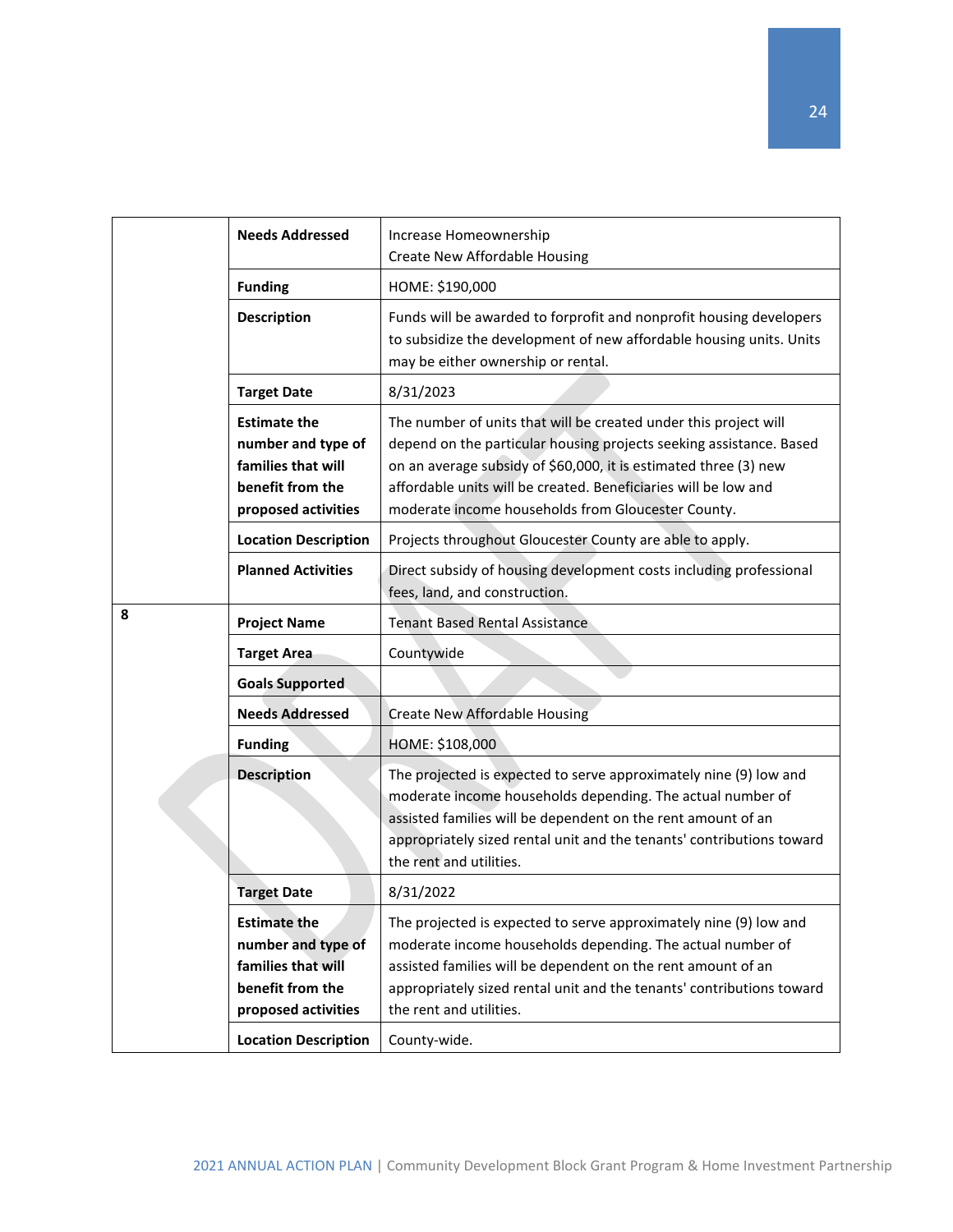| <b>Planned Activities</b> | The project will provide rent and possibly utility assistance as well as<br>security deposits. Funds will also be used for activity delivery<br>services. |
|---------------------------|-----------------------------------------------------------------------------------------------------------------------------------------------------------|
|                           |                                                                                                                                                           |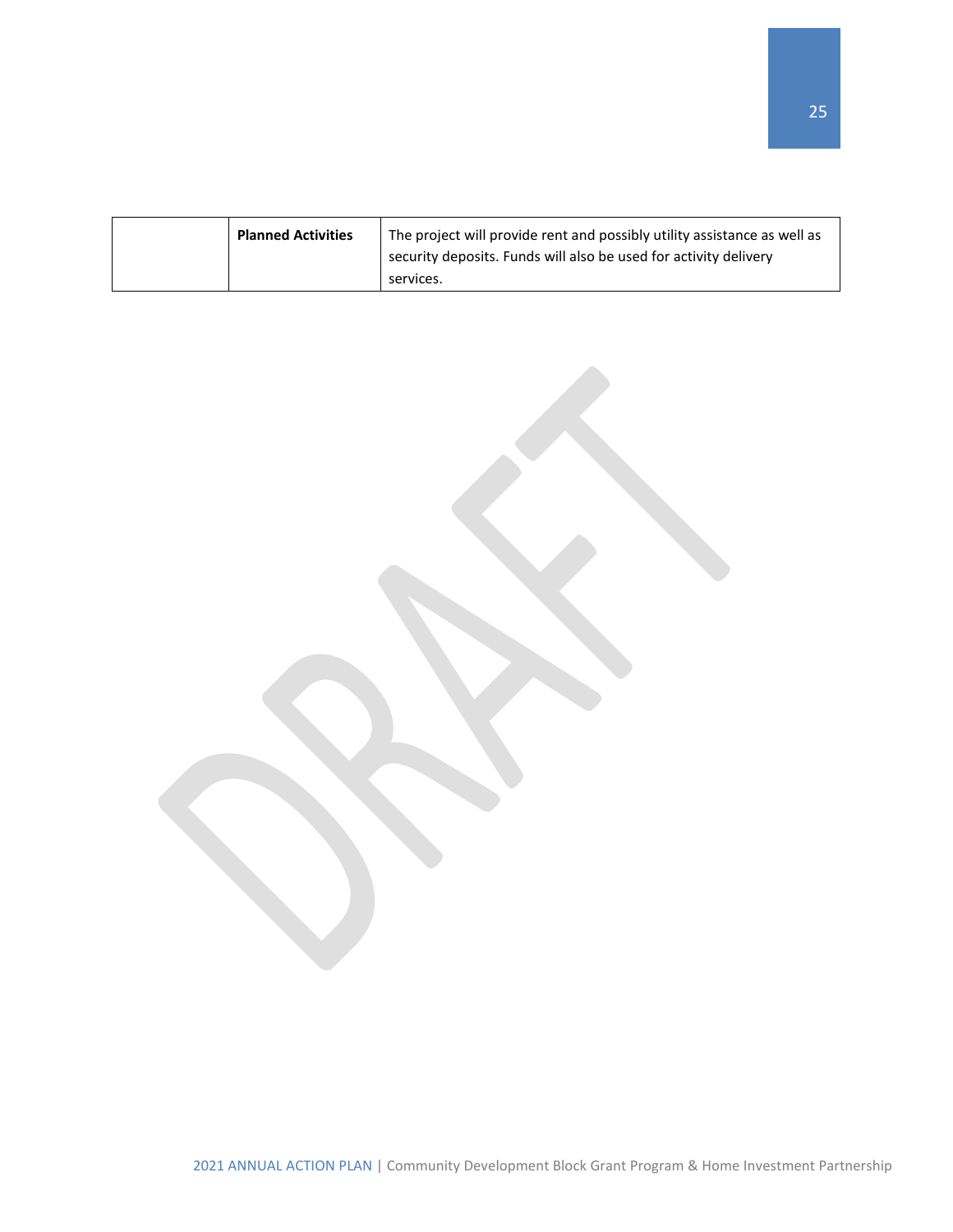### <span id="page-26-0"></span>**AP-50 Geographic Distribution – 91.220(f)**

### **Description of the geographic areas of the entitlement (including areas of low-income and minority concentration) where assistance will be directed**

The focus of the efforts as set forth in this Annual Action Plan, are to provide safe, decent and affordable housing and a positive community environment that offers good quality of life and economic opportunities to all residents. The County is not allocating funds geographically. Allocation of funds at the County level are budgeted for County wide activities, including housing rehabilitation, first time home buyers, tenant based rental assistance, etc. Funds for municipal projects and public service programs were allocated based on evaluations through a Request for Proposal process.

#### **Geographic Distribution**

|            | Target Area   Percentage of Funds |
|------------|-----------------------------------|
| Countywide | 100                               |

**Table 8 - Geographic Distribution** 

#### **Rationale for the priorities for allocating investments geographically**

Maps showing the percentage of Low/Mod Income households by Census Block Group were distributed to each municipality. The maps indicate the percentage of low/mod households in each block group, highlighting the HUD Eligibility Areas. HUD regulations allow the County to select areas that comprise the lowest quartile of income in the County as eligible for assistance under the Low- and Moderate income designation. Areas within the Gloucester Quartile figure of 42.50% are located Boroughs of Clayton, Glassboro, National Park, Paulsboro, Pitman, Westville and Woodbury Heights; the Townships of Deptford, Elk, Franklin, Logan, Mantua, Monroe, Washington, West Deptford; and the City of Woodbury. All activities proposed for CDBG funding are within the County's Low- and Moderate income quartile of block groups or are specific to low- and moderate income clientele.

#### **Discussion**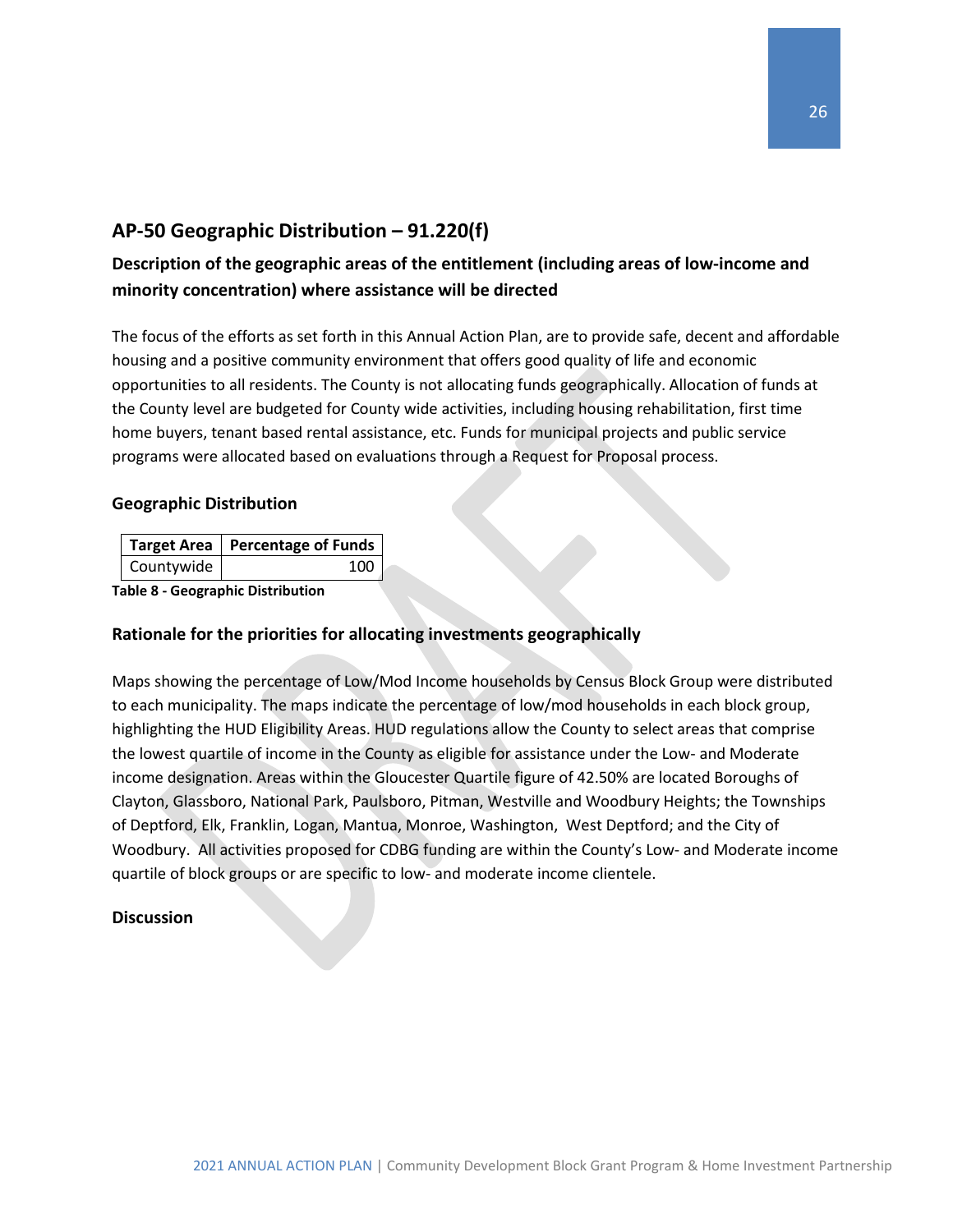# **Affordable Housing**

### <span id="page-27-1"></span><span id="page-27-0"></span>**AP-55 Affordable Housing – 91.220(g)**

### **Introduction**

Affordable Housing activities in FY2021 include: rehabilitation of owner-occupied homes, financial assistance for first time homebuyers, development subsidies for the construction of new for sale and rental housing, and homelessness prevention.

| One Year Goals for the Number of Households to be Supported |  |
|-------------------------------------------------------------|--|
| <b>Homeless</b>                                             |  |
| Non-Homeless                                                |  |
| Special-Needs                                               |  |
| Total                                                       |  |

**Table 9 - One Year Goals for Affordable Housing by Support Requirement**

| One Year Goals for the Number of Households Supported Through    |  |  |  |
|------------------------------------------------------------------|--|--|--|
| <b>Rental Assistance</b>                                         |  |  |  |
| The Production of New Units                                      |  |  |  |
| <b>Rehab of Existing Units</b>                                   |  |  |  |
| <b>Acquisition of Existing Units</b>                             |  |  |  |
| Total                                                            |  |  |  |
| Table 10 - One Year Goals for Affordable Housing by Support Type |  |  |  |

**Discussion**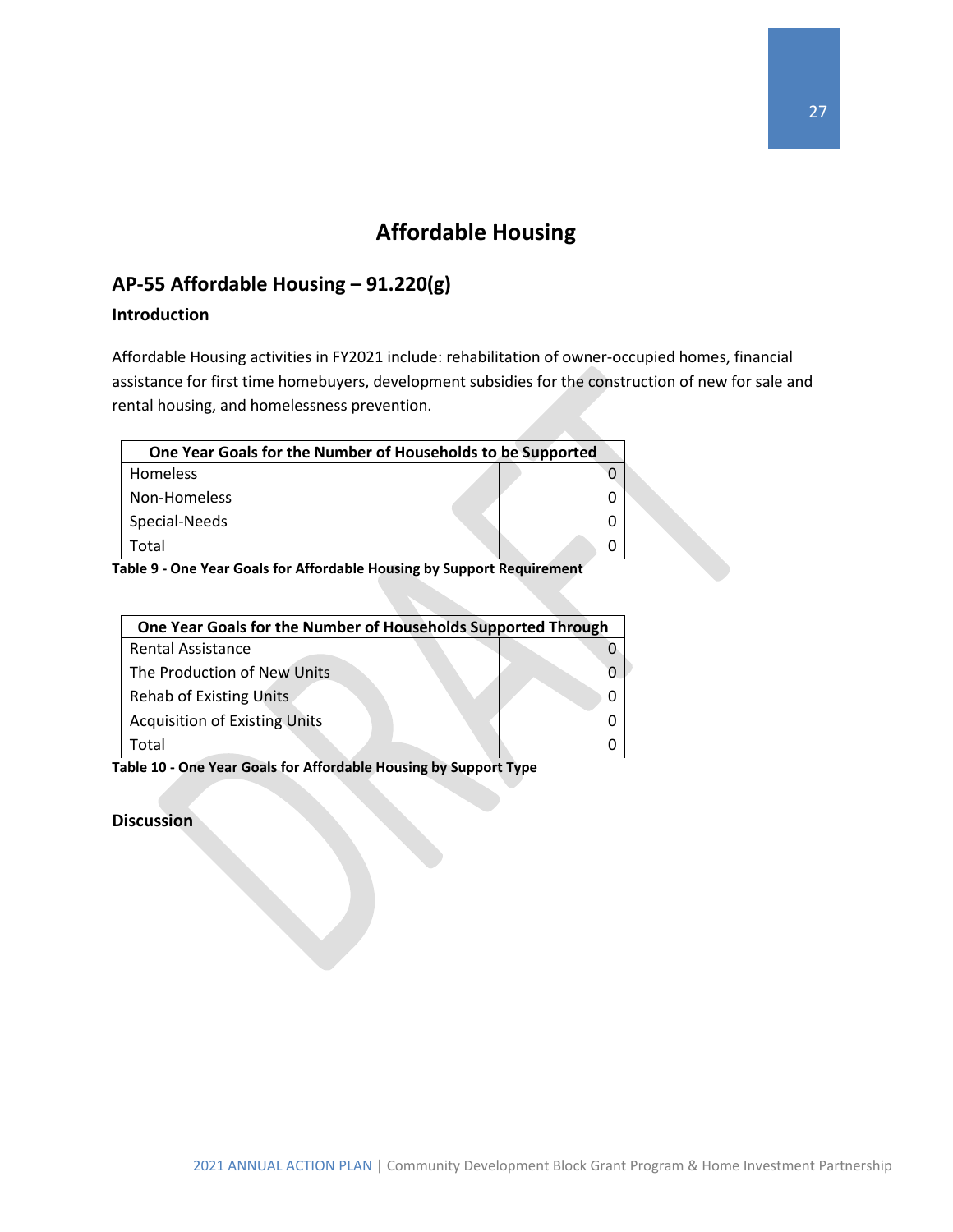## <span id="page-28-0"></span>**AP-60 Public Housing** *–* **91.220(h)**

### **Introduction**

There are two Public Housing Authorities in Gloucester County. The Glassboro Housing Authority serves that community while the Housing Authority of Gloucester County serves the rest of the County. Together the Authorities operate 442 units of public housing, 320 of them for the elderly. Overall, units operated by both Housing Authorities are in fair condition and in need of minor rehab. All Public Housing developments have occupancy rates in excess of 90% with most developments at 98-100 % occupied. Most developments have annual turnover rates of 5% or less. In addition to operating Public Housing developments, both Housing Authorities also operate voucher programs. There are a total of 1,903 Housing Choice Vouchers managed by the two housing authorities. Extensive waiting lists exist for both housing authority units and and rental vouchers.

### **Actions planned during the next year to address the needs to public housing**

The County will augment the Public Housing voucher programs by providing \$108,000 in HOME funds for a Tenant Based Rental Assistance program.

### **Actions to encourage public housing residents to become more involved in management and participate in homeownership**

Continued operation of resident councils at Public Housing developments. Additionally, the Housing Authority of Gloucester County requires each non-exempt adult public housing resident to contribute a minimum of 8 hours of community service per month or participate in an economic self-sufficiency program for a least 8 hours per month. Residents will be referred to the Gloucester County Volunteer Center, which acts as a clearinghouse for residents to offer their time or services to organizations in need of volunteers. The Authority shall consider activities that are designed to encourage, train or facilitate economic independence as valid activities.

The Glassboro Housing Authority identifies the promotion of resident participation in its annual goals. The Authority recognizes the need for "Effective Resident Organization Partnerships": Develop residents' organizations on sites. Support and promote effective partnerships with resident organizations to insure proactive support for building, managing and maintaining sound, safe, affordable communities. The indicated "Performance Measure" is that resident councils will meet on a regular basis and consistently work with the Glassboro HA regarding problem identification and pursuing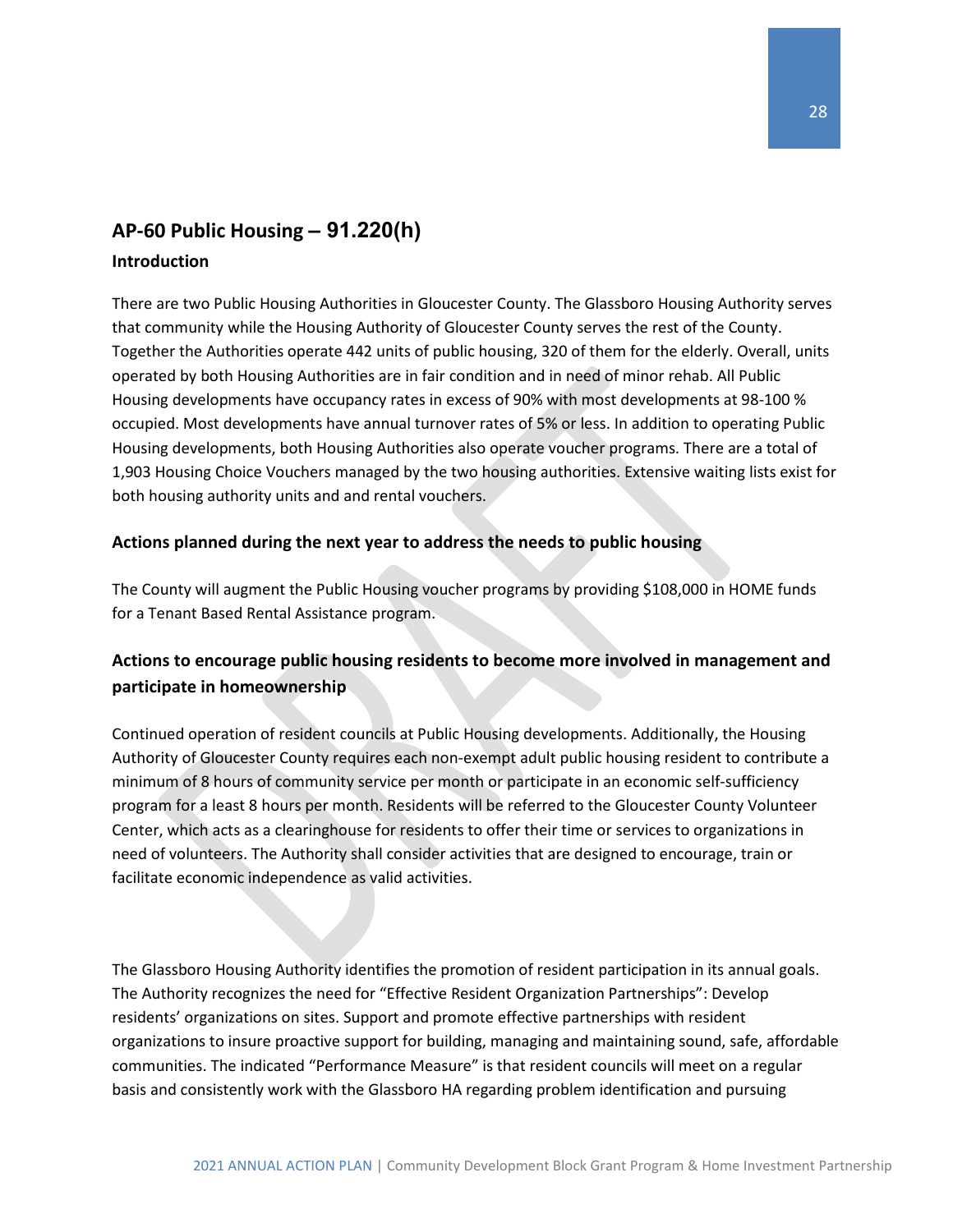positive approaches to addressing community issues; the extent to which the vast majority of resident adults, their children and guests are in compliance with the terms and conditions of the lease provisions, especially related to drug-related criminal and/or violent behavior, which disrupts the peaceful enjoyment of the premises by the other residents.

### **If the PHA is designated as troubled, describe the manner in which financial assistance will be provided or other assistance**

Neither Housing Authority is designated as troubled.

#### **Discussion**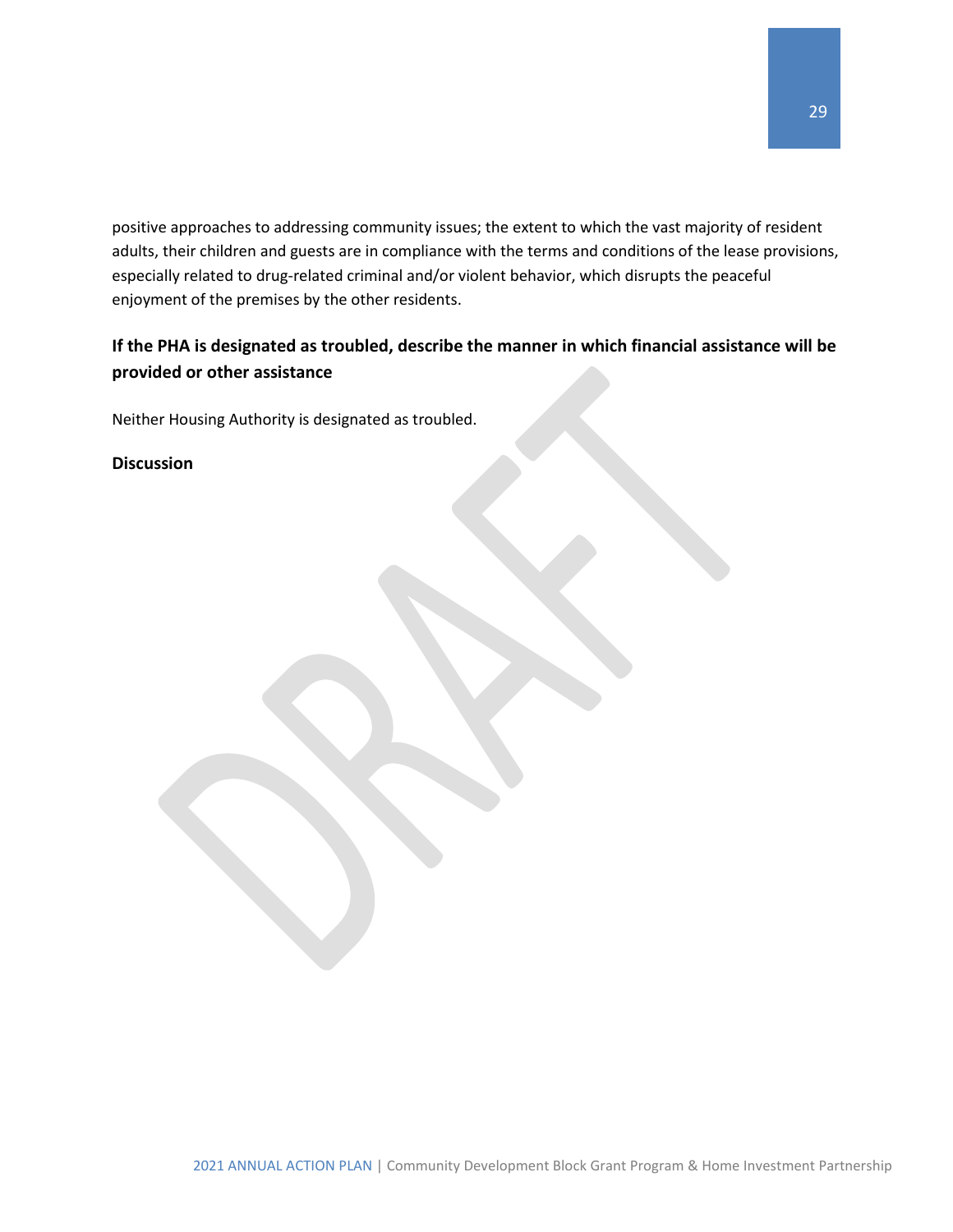### <span id="page-30-0"></span>**AP-65 Homeless and Other Special Needs Activities – 91.220(i) Introduction**

The County's strategy for implementing its homelessness program focuses on the prevention of homelessness and the provision of emergency services for homeless persons and families. The strategy for eliminating chronic homelessness flows from the priorities described in the Consolidated Plan. The institutions and structure to properly address this issue are in place and are described in the homeless inventory section of the Plan. As noted earlier in establishing our priorities, the prevention of homelessness is a key element in our efforts. By providing rehabilitation assistance and referral services for low-income households the County aims to prevent the conditions that would precipitate homelessness. The County plans to employ the resources of the CDBG program, the HOME program, the Workforce Investment Board, the municipal housing authorities, the County Board of Social Services, and a number of not-for-profit service providers to achieve our goals.

### **Describe the jurisdictions one-year goals and actions for reducing and ending homelessness including**

### **Reaching out to homeless persons (especially unsheltered persons) and assessing their individual needs**

Through fiscal and technical support for the front-line organizations that conduct this important work, Gloucester County will continue to reach out to the homeless, especially unsheltered homeless. The County's Point in Time Survey is one method area providers use to connect with the homeless and try to bring them into the regional support network to transition from homelessness.

### **Addressing the emergency shelter and transitional housing needs of homeless persons**

Through fiscal and technical support for shelter and transitional housing providers and by offering networking opportunities for them.

**Helping homeless persons (especially chronically homeless individuals and families, families with children, veterans and their families, and unaccompanied youth) make the transition to permanent housing and independent living, including shortening the period of time that individuals and families experience homelessness, facilitating access for homeless individuals and families to affordable housing units, and preventing individuals and families who were**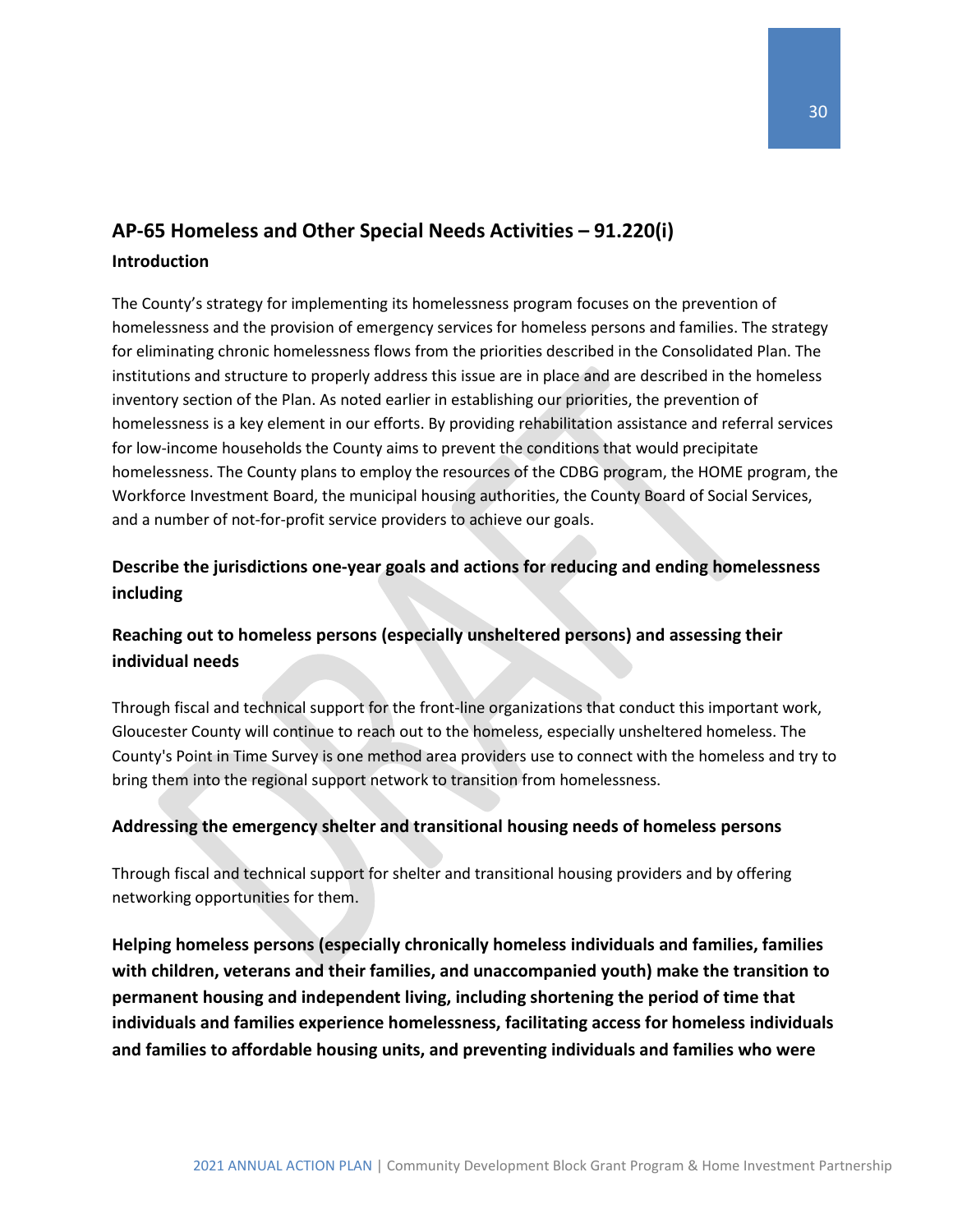#### **recently homeless from becoming homeless again**

Expanding housing options for low income residents will shorten the period of homelessness. Gloucester County's plans in this area include support for the creation of additional affordable units and support for rent assistance through the Tenant Based Rental Assistance program.

**Helping low-income individuals and families avoid becoming homeless, especially extremely low-income individuals and families and those who are: being discharged from publicly funded institutions and systems of care (such as health care facilities, mental health facilities, foster care and other youth facilities, and corrections programs and institutions); or, receiving assistance from public or private agencies that address housing, health, social services, employment, education, or youth needs.**

The County's housing rehab program will help low-income homeowners avoid homelessness by providing repairs that will allow them to remain in their homes. Funds are also being provided for direct homeless prevention. The County's many social service providers also connect their own clients with other needed services, including job training, housing assistance, information on employment and child care and much more.

#### **Discussion**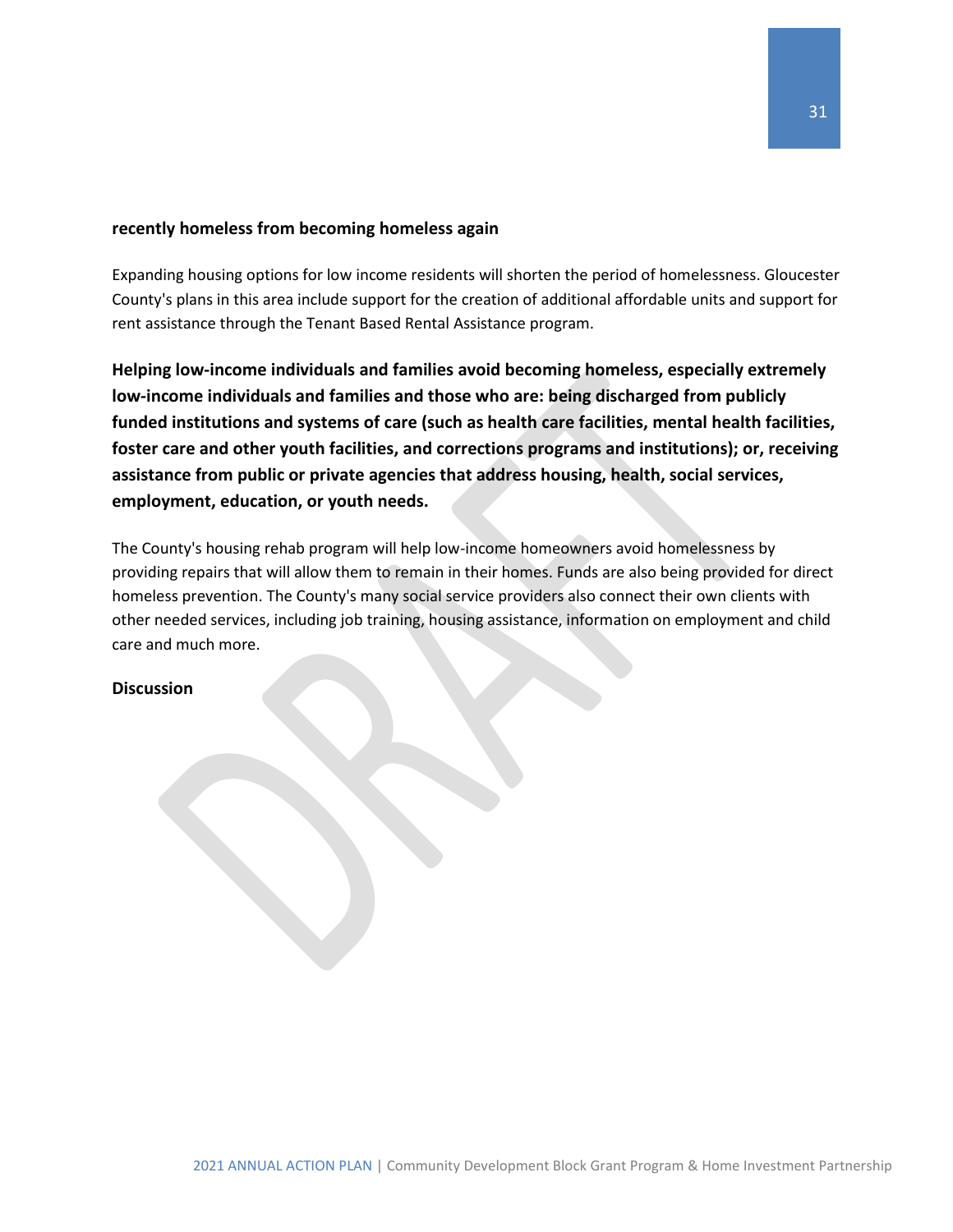# <span id="page-32-0"></span>**AP-75 Barriers to affordable housing – 91.220(j)**

#### **Introduction:**

The national goal of decent, safe and sanitary housing for every American is the basis of the National Affordable Housing Act. Despite the great demand for more affordable housing, its supply has remained limited. Many developers and builders have cited government regulation as factors affecting production costs. In addition, some public policies inadvertently have made certain types of residential development less desirable, therefore, less profitable. Although public policies and governmental regulations are essential to ensure the public's health, safety and welfare, they also can limit market production efficiencies. Described below are a few that may be limiting the supply of affordable housing in Gloucester County. The programs, regulations and conditions discussed below affect land and housing cost. Some of these policies have their origin in a higher governmental authority than Gloucester County.

The most important impediment revolves around the lack of Federal and State resources for affordable housing initiatives.

Gloucester County and its municipalities do not put any limitations on growth. Through vehicles such as zoning ordinances, subdivision controls, permit systems, housing codes and standards new construction restrictions and rent control, Gloucester County has attempted to minimize the barriers that may impede the development of affordable housing.

The Affordable Housing Dilemma

As a largely suburban community in the greater Philadelphia area, Gloucester County continues to have relatively high housing costs. The Median Value of owner occupied housing in Gloucester County is \$216,700, according to the 2014-2018 American Community Survey. The current housing prices are well beyond "affordable" to many County residents. Housing in Gloucester County is, on the average, more expensive than Counties to the south in more rural areas, but more affordable than the counties north which are closer to Philadelphia, Trenton and North Jersey. Historically, the general rule for housing affordability has been a household spending 2.5 to 3 times their annual income on a home purchase and no more than 30% of a household's monthly income for shelter costs, including mortgage and taxes or rent, utilities and other housing expenses. The median household income (MHI) in Gloucester County according to the 2014-2018 American Community Survey is \$103,259.

Affordable housing takes many forms, including age-restricted and accessible housing to allow seniors to age in place, and housing built through inclusionary zoning or density bonus ordinances, units that can be mandated to be kept affordable for years or forever. It could also be small homes on smaller lots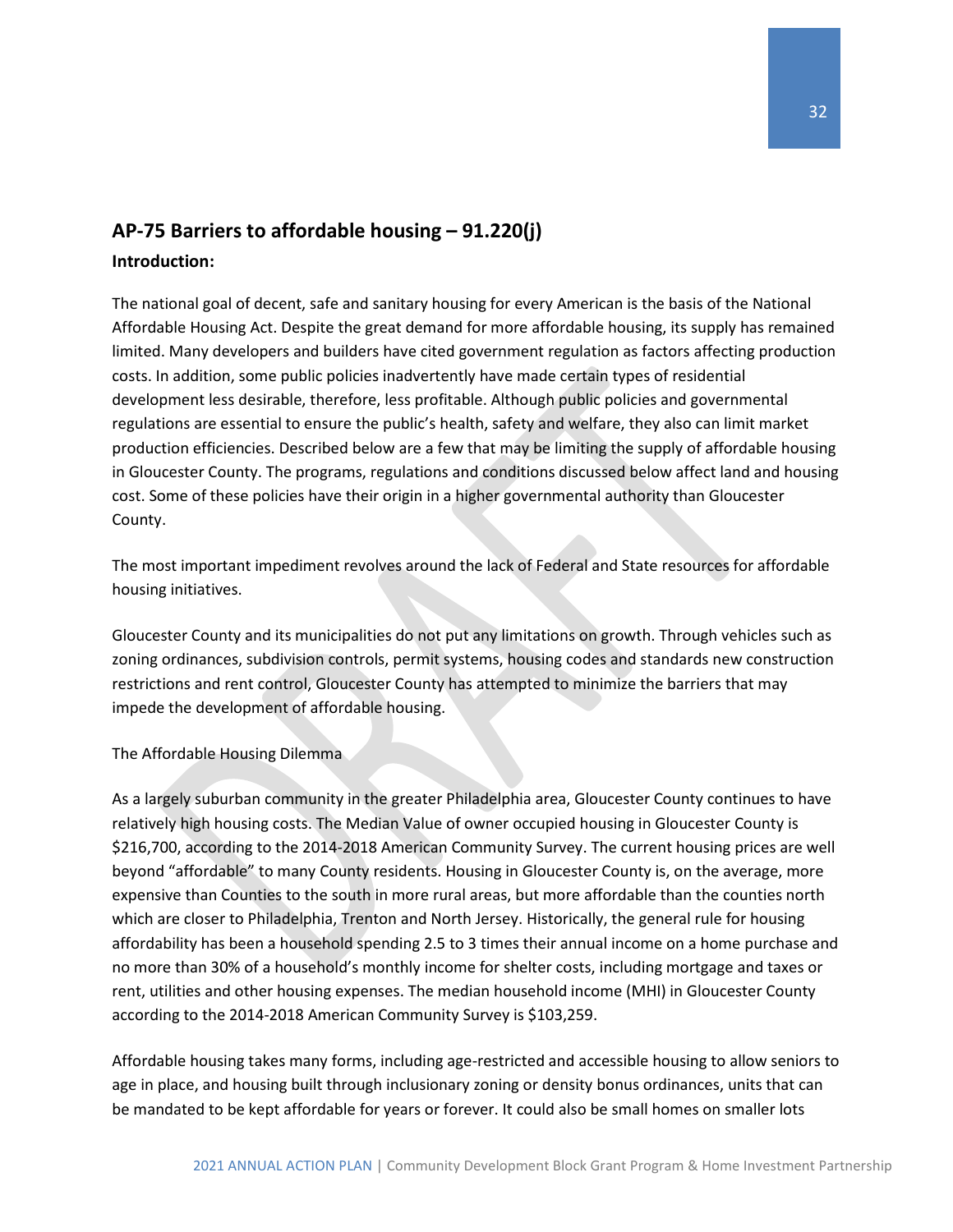"built without the bells and whistles." This housing can be rental or ownership. Older housing in need of rehabilitation would also be considered affordable except that lower income home buyers have no liquid assets to make needed repairs upon purchase, even if they have adequate credit.

The recent policy of some funding sources to limit criminal background checks has presented a problem for some developers attempting to gain approvals for affordable housing projects. The practice limits a developer's ability to assure potential opponents that a project won't be a detriment to their community.

There are also some instances where push-back from NIMBY groups or elected officials can deter affordable housing development.

### **Actions it planned to remove or ameliorate the negative effects of public policies that serve as barriers to affordable housing such as land use controls, tax policies affecting land, zoning ordinances, building codes, fees and charges, growth limitations, and policies affecting the return on residential investment**

While it is beyond the ability of the County or any of its municipalities to control market forces and other factors, there are some steps that can be taken. The County will:

- Through the use of HOME funding, continue to assist affordable housing development. The County will also continue to provide technical assistance to non-profit organizations seeking state and federal funds for affordable housing development both rental and homeownership.
- Continue the homebuyers program to help families afford home ownership.
- Work with municipalities to assess zoning, design guidelines and local government standards to ensure that these elements of the construction process do not hinder the creation of affordable housing.
- Review building fee ordinances if requested by municipalities and recommend modifications as necessary; investigate possibility of non-profit organizations having fees waived.
- Continue to seek supplementary funding and opportunities to leverage limited resources.

#### **Discussion:**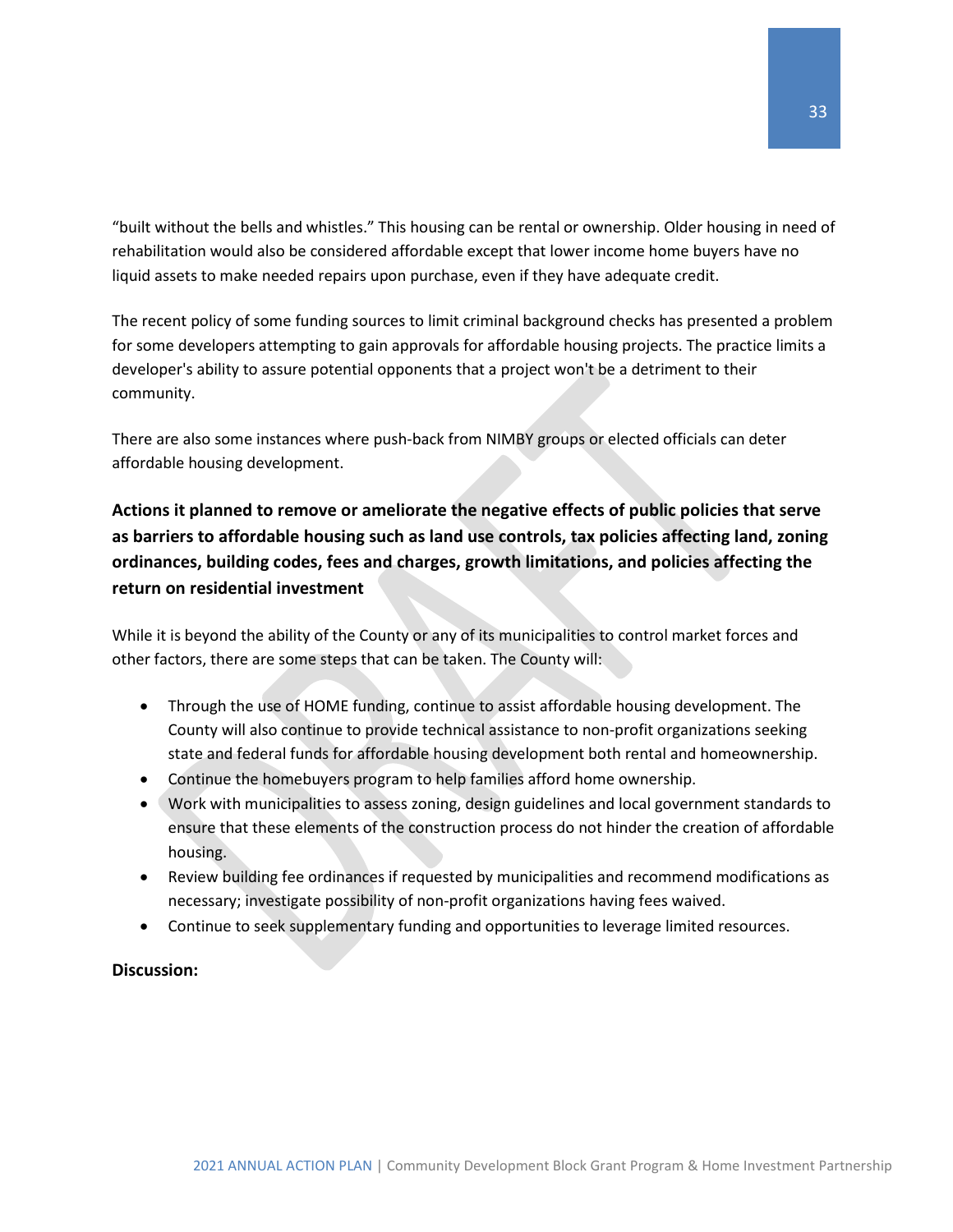### <span id="page-34-0"></span>**AP-85 Other Actions – 91.220(k)**

#### **Introduction:**

Whether fostering partnerships among Gloucester County's various agencies and organizations or looking to continue to develop the County's own staff or keeping on top of the latest tools to combat lead-based paint poisoning and the cycle of poverty, the County's Department of Public Works, Division on Planning will continue going beyond minimum requirements and basic expectations for one simple reason – so many of our County's most vulnerable residents deserve no less.

#### **Actions planned to address obstacles to meeting underserved needs**

Continued vigilance for opportunities to link, leverage and otherwise expand resources for the County and its many partners.

#### **Actions planned to foster and maintain affordable housing**

The County is funding several activities that foster and maintain affordable housing: Owner-occupied rehabilitation, Tenant Based Rental Assistance and construction of new homebuyer units.

#### **Actions planned to reduce lead-based paint hazards**

Lead hazards are addressed during housing rehabilitation efforts. All homes that receive rehabilitation assistance are tested for the presence of lead-based paint. When evidence of paint is found, surfaces are removed or the material is encapsulated to prevent exposure. In the homebuyers program, when defective painted surfaces are found, the surface must be tested for lead-based paint as well and treated by a qualified trained contractor.

The County's Lead-Based Hazard reduction strategy, administered by the Department of Health, involves the administration of the Lead Intervention for Children at Risk Program (LICAR) which supports the abatement or reduction of lead-based paint hazards in low-income housing.

The Department of Health provides administrative and program delivery staff responsible for marketing the LICAR program; conducting application intake, review, and approval; completing environmental reviews; completing housing inspections and when funding is available preparing work write-ups and cost estimates for lead hazard control work; preparing contractor bid packages and supervising advertisement for bids and selection of contractors; managing temporary resident relocation while lead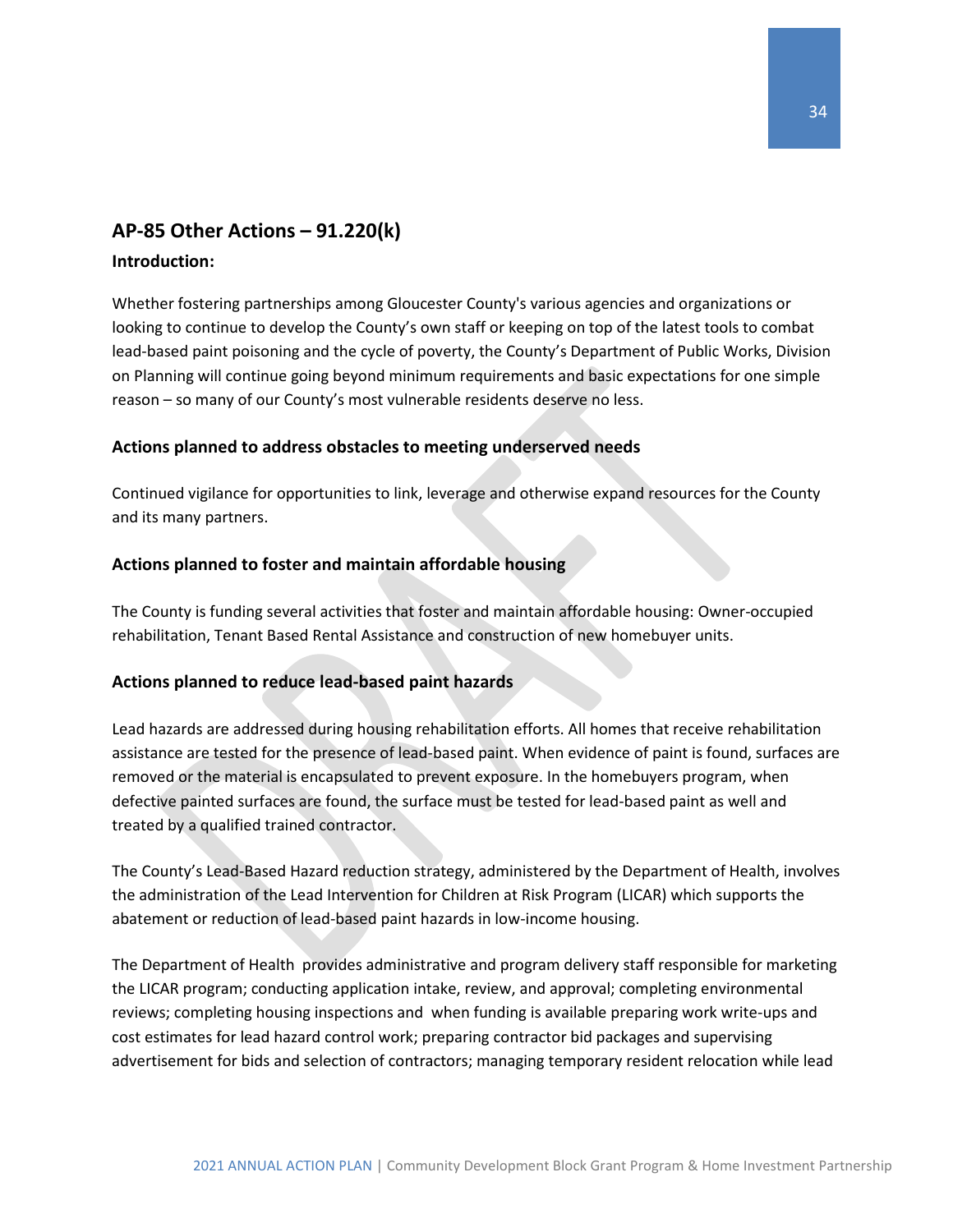hazard control work is being completed and monitoring work in progress through to completion.

Lead-based paint poses a particular hazard to children under the age of six, and is the focus of efforts by HUD to raise awareness of the problem and mitigate or eliminate the hazard.

### **Actions planned to reduce the number of poverty-level families**

The County's anti-poverty strategy is linked to the Economic Development Programs that have been implemented and operated for more than a decade. The objective of poverty reduction requires programming for job readiness areas, including job training and placement, supportive public services, education and basic skills development. The overriding principle however is to create new jobs and opportunities for households with incomes below the poverty level. It is only through comprehensive, coordinated strategies that nurture skills and provide opportunities to gain and retain employment and thus improve the quality of life, that people can improve their situation.

Numerous programs currently exist in the County to help address the problems of poverty. These include:

- Board of Social Services programs that provide single mothers with children the opportunity to receive welfare benefits, such as TANF, in coordination with job training.
- Programs administered by the Dept. of Economic Development, such as the federal Workforce Investment Act program, offer job training, job search assistance and job placement services to low income households. All persons receiving welfare assistance from the Board of Social Services are referred to the Department of Economic Development, WIA Division, for job training and employment services.
- Within the Department of Public Works, the Division of Planning and the Division of WIA work closely together to create job opportunities through economic development projects and initiatives carried out under the CDBG Program.
- The Boards of Education throughout the county offer help obtaining high school diplomas or the GED certificate. The County facilitates and supports programs to coordinate training programs provided by public institutions with the needs of employers.
- The Vo-tech school, the community college and Continuing Education Programs provide training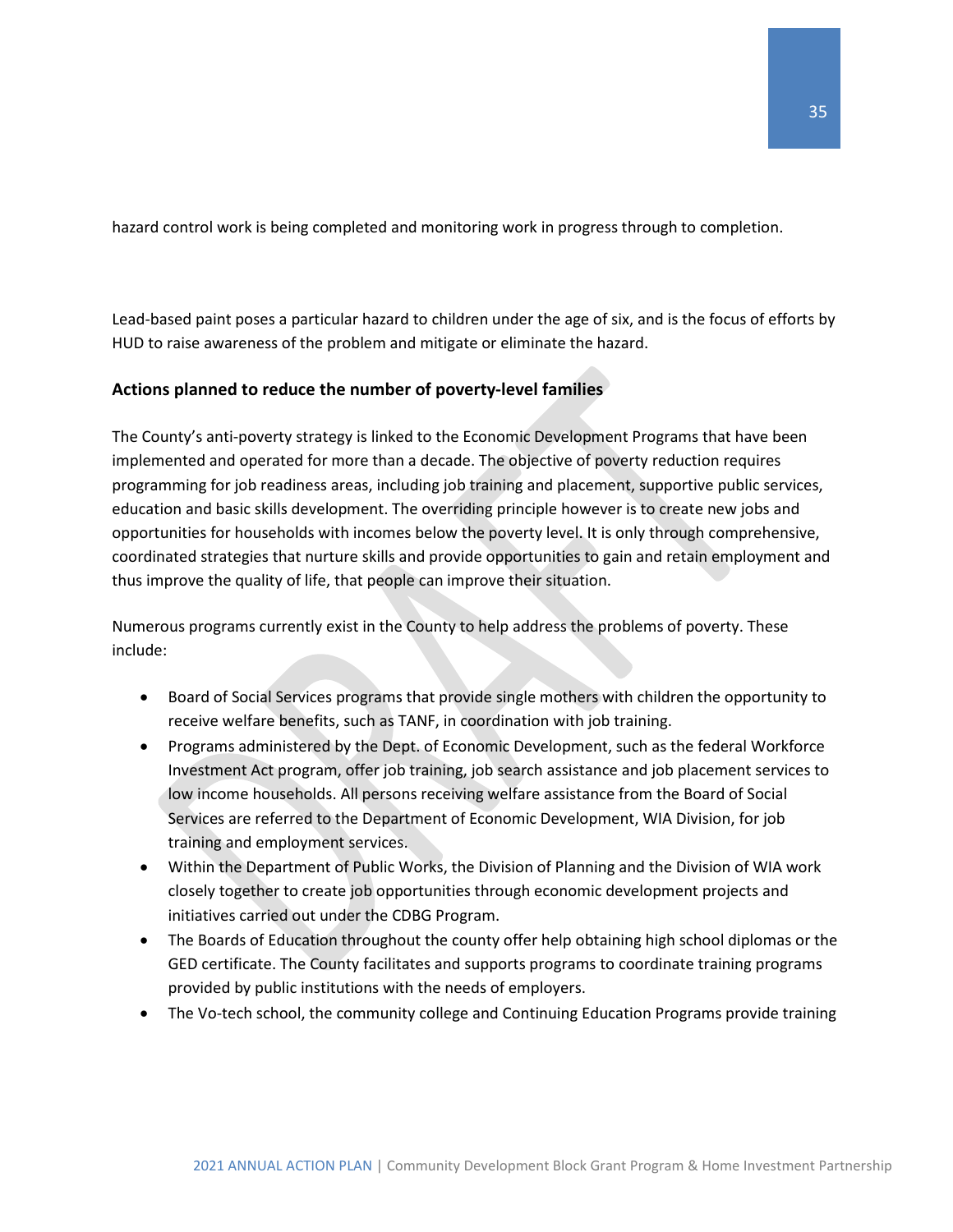and educational opportunities.

- Day care funding throughout the County
- Long-term employment opportunities for severely disabled adults, and
- Life skills development programs.

All projects to be funded with CDBG funding are encouraged to follow the language of Section 3 requirements to recruit needed employees from very low income neighborhoods and where possible from the pool of WIA Program graduates. This coordinated effort will create additional employment opportunities for low-income residents. All economic development activities/projects that create jobs will also be coordinated with the WIA and the FDP Programs. Only viable employment opportunities can assist low-income households achieve financial self-sufficiency, which is important in alleviating the problems of poverty and its vicious cycle.

Employment programs reach only a part of the poverty population. Many of the people living in poverty are not employable and thus the County works cooperatively with numerous public, social, and civic service organizations to develop and implement direct assistance and service delivery programs to improve the quality of life of these persons. The first step of providing health and social services is necessary to enable an unemployed person to become employable.

The County has been providing financial assistance through direct grants as well as technical and advisory assistance to non-profits and community agencies that administer a wide variety of programs for lower income residents. These programs have an immediate impact on primary needs of the lowincome population and the causes of poverty. CDBG provides the core funding for critical basic needs including youth and senior services and housing.

#### **Actions planned to develop institutional structure**

Continued participation in regional and state networking and information opportunities. Also continued familiarity with the service providers in Gloucester County and in neighboring and nearby counties.

### **Actions planned to enhance coordination between public and private housing and social service agencies**

As a common partner with so many of the public and private housing and social service providers, the Gloucester County Department of Economic Development has been a natural conduit for communication and interaction among these entities. The CD Program will continue to serve in that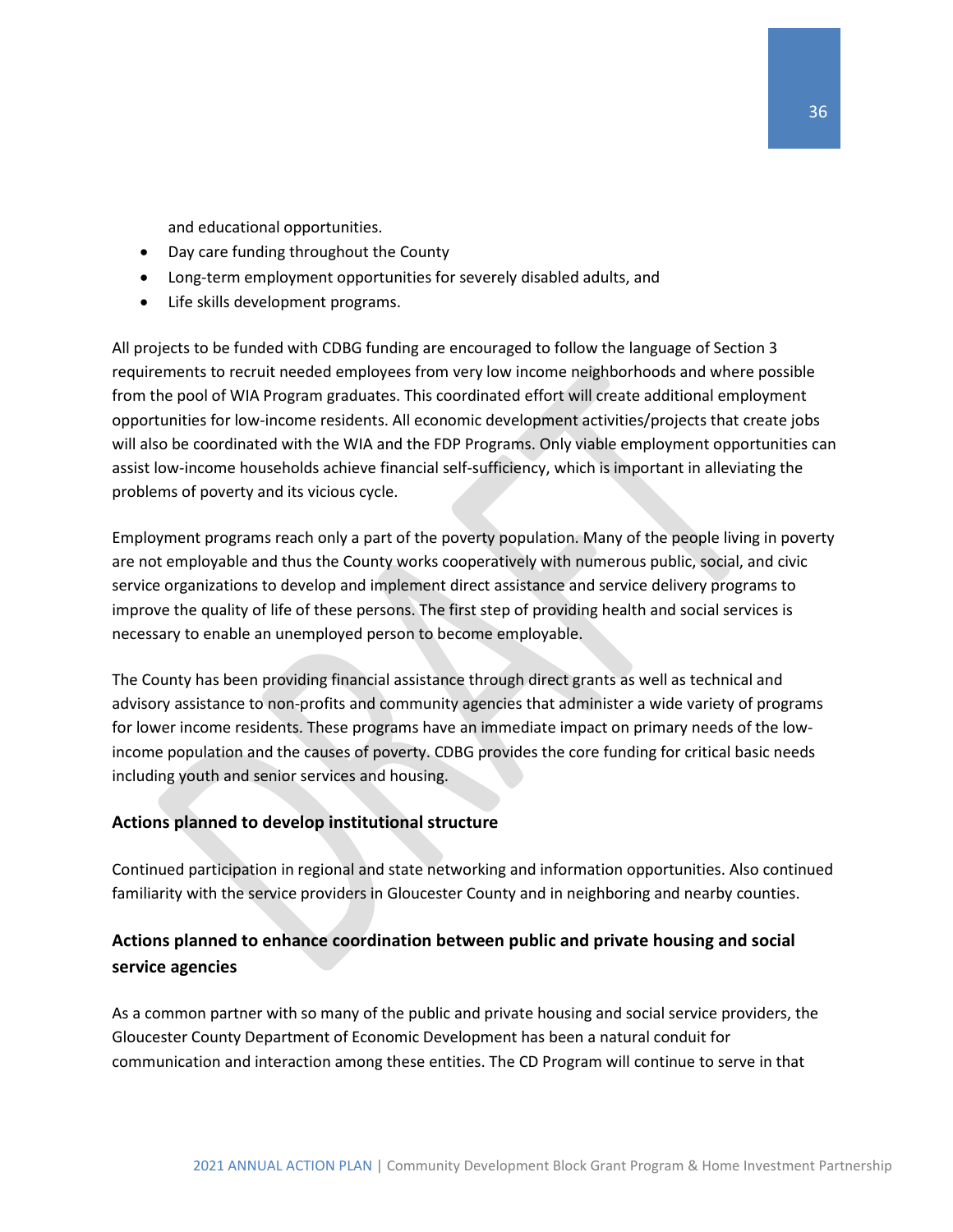capacity while respecting the autonomy and uniqueness of each partner.

### **Discussion:**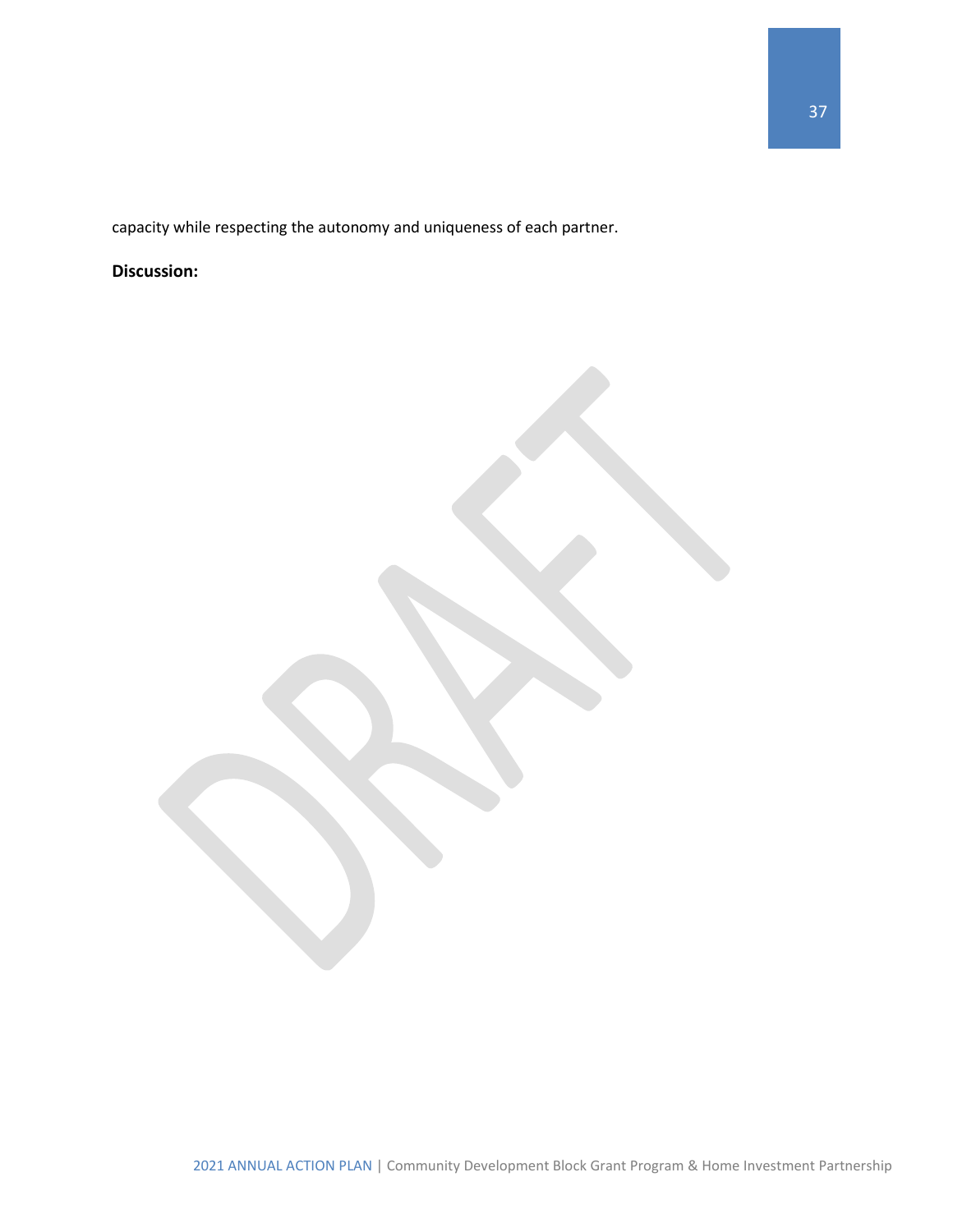# <span id="page-38-0"></span>**Program Specific Requirements AP-90 Program Specific Requirements – 91.220(l)(1,2,4)**

### **Introduction:**

Gloucester County has identified all CDBG and HOME activities to be undertaken in FY2021 in the Projects Table, including administrative, project delivery, public services, reconstruction of public facilities and infrastructure, rental assistance facilities and service providers and affordable housing, both rehabilitation and new construction.

### **Community Development Block Grant Program (CDBG) Reference 24 CFR 91.220(l)(1)**

Projects planned with all CDBG funds expected to be available during the year are identified in the Projects Table. The following identifies program income that is available for use that is included in projects to be carried out.

| 1. The total amount of program income that will have been received before the start of the next   |       |
|---------------------------------------------------------------------------------------------------|-------|
| program year and that has not yet been reprogrammed                                               | 0     |
| 2. The amount of proceeds from section 108 loan guarantees that will be used during the year to   |       |
| address the priority needs and specific objectives identified in the grantee's strategic plan.    | 0     |
| 3. The amount of surplus funds from urban renewal settlements                                     | 0     |
|                                                                                                   |       |
| 4. The amount of any grant funds returned to the line of credit for which the planned use has not |       |
| been included in a prior statement or plan                                                        | 0     |
| 5. The amount of income from float-funded activities                                              | 0     |
| <b>Total Program Income:</b>                                                                      | 0     |
|                                                                                                   |       |
| <b>Other CDBG Requirements</b>                                                                    |       |
|                                                                                                   |       |
| 1. The amount of urgent need activities                                                           | 0     |
|                                                                                                   |       |
| 2. The estimated percentage of CDBG funds that will be used for activities that                   |       |
| benefit persons of low and moderate income. Overall Benefit - A consecutive period                |       |
| of one, two or three years may be used to determine that a minimum overall                        |       |
| benefit of 70% of CDBG funds is used to benefit persons of low and moderate                       |       |
| income. Specify the years covered that include this Annual Action Plan.                           | 0.00% |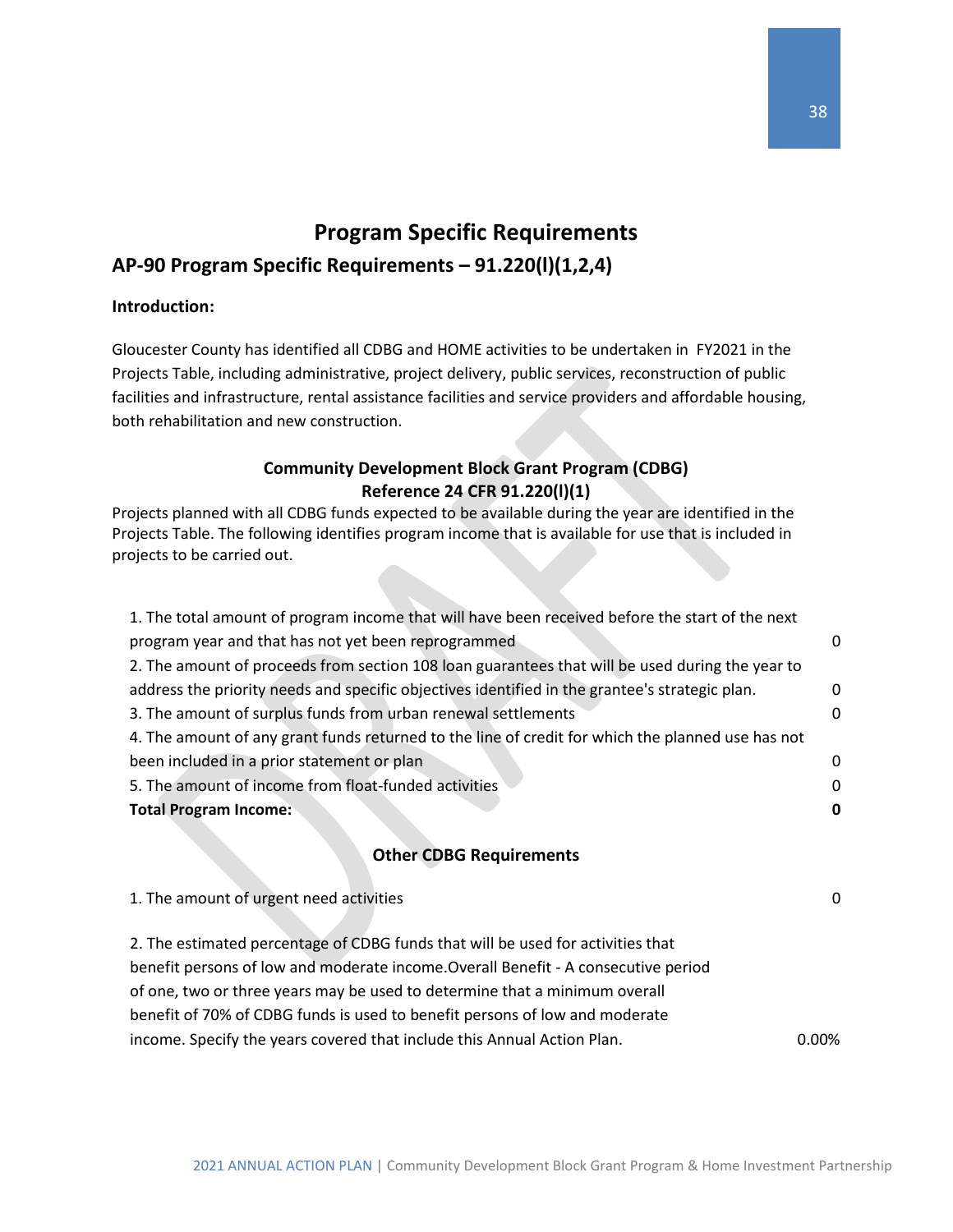### **HOME Investment Partnership Program (HOME) Reference 24 CFR 91.220(l)(2)**

1. A description of other forms of investment being used beyond those identified in Section 92.205 is as follows:

Gloucester County will not provide forms of assistance that are inconsistent with 24CFR 92.205 as detailed in 92.205(b) Forms of assistance (1) and (2).

2. A description of the guidelines that will be used for resale or recapture of HOME funds when used for homebuyer activities as required in 92.254, is as follows:

Gloucester County uses HOME funds for two types of homebuyer activities. They are:

- 1. Homebuyer purchase assistance, which provides loans to help with down payments and closing costs, and
- 2. Direct buyer subsidy for houses constructed or rehabbed, in whole or in part, with HOME funds, generally built or rehabbed by the County's non-profit partners, both CHDO and non-CHDO alike.

Gloucester County has chosen to use the Recapture option for all programs. The HOME program's investment, and thus the period of affordability, is ensured in all cases by a mortgage and note payable to the County should the property be sold during the period of affordability.

Repayments are in the amount of the direct subsidy, subject to availability of net proceeds. For the homebuyer down payment assistance program, all HOME funds are considered the direct subsidy. In the construction/rehab sale properties, the direct subsidy is the amount of HOME funds used to reduce or help reduce the sales price from market value to an amount affordable to the buyer.

In the event that net proceeds – defined as sales price less other debt on the property – is insufficient to repay the entire direct subsidy, the recaptured amount shall be determined by the following formula: HOME direct subsidy/Total project cost x net proceeds = Recapture amount.

3. A description of the guidelines for resale or recapture that ensures the affordability of units acquired with HOME funds? See 24 CFR 92.254(a)(4) are as follows:

The HOME program's investment, and thus the period of affordability, is ensured in all cases by a mortgage and note payable to Gloucester County should the property be sold during the period of